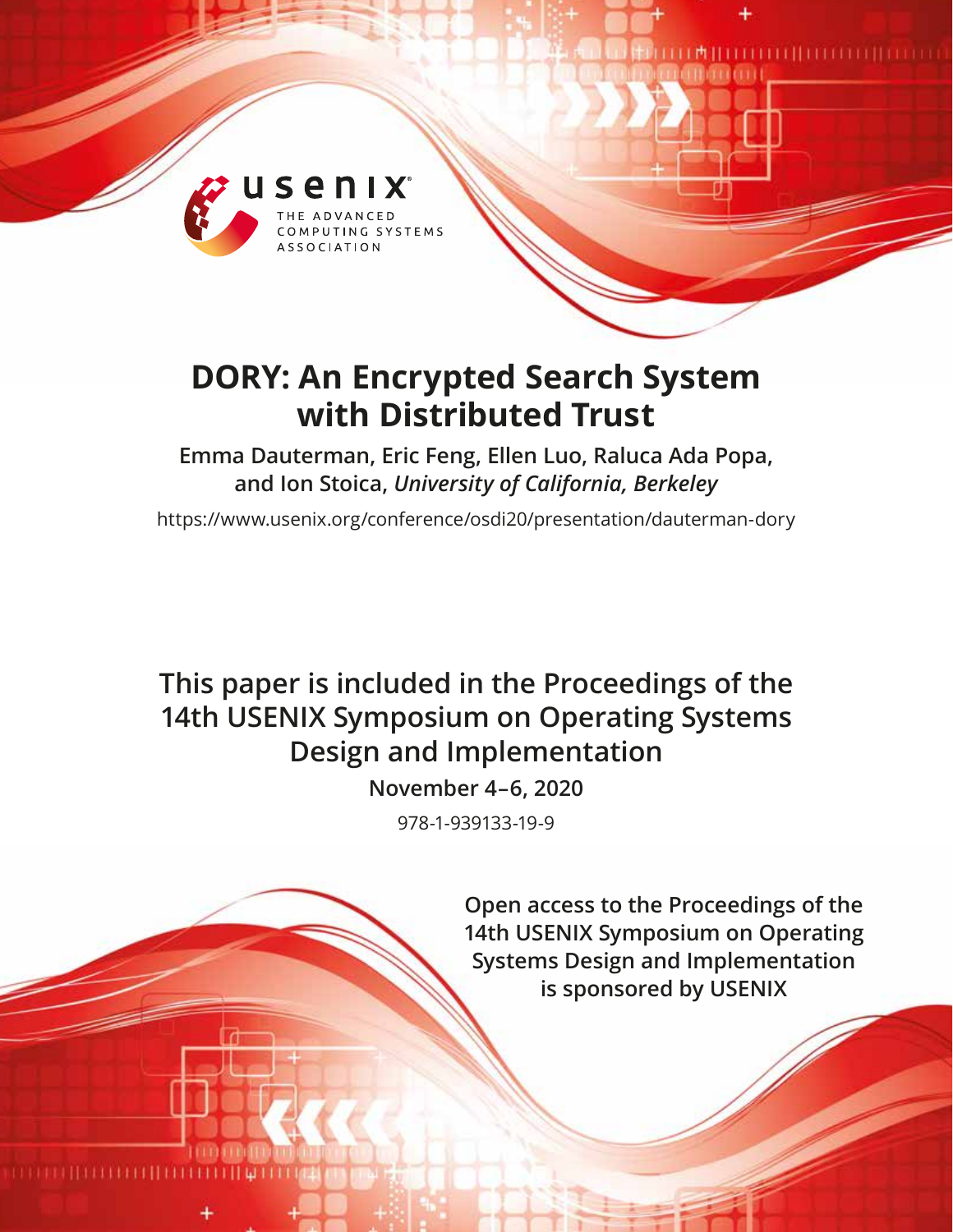

## **DORY: An Encrypted Search System with Distributed Trust**

Emma Dauterman, Eric Feng, Ellen Luo, Raluca Ada Popa, and Ion Stoica

*University of California, Berkeley*

**Abstract.** Efficient, leakage-free search on encrypted data has remained an unsolved problem for the last two decades; efficient schemes are vulnerable to leakage-abuse attacks, and schemes that eliminate leakage are impractical to deploy. To overcome this tradeoff, we reexamine the system model. We surveyed five companies providing end-to-end encrypted filesharing to better understand what they require from an encrypted search system. Based on our findings, we design and build DORY, an encrypted search system that addresses real-world requirements and protects search access patterns; namely, when a user searches for a keyword over the files within a folder, the server learns only that a search happens in that folder, but does not learn which documents match the search, the number of documents that match, or other information about the keyword. DORY splits trust between multiple servers to protect against a malicious attacker who controls all but one of the servers. We develop new cryptographic and systems techniques to meet the efficiency and trust model requirements outlined by the companies we surveyed. We implement DORY and show that it performs orders of magnitude better than a baseline built on ORAM. Parallelized across 8 servers, each with 16 CPUs, DORY takes 116ms to search roughly 50K documents and 862ms to search over 1M documents.

## **1 Introduction**

Users have grown increasingly reliant on filesharing systems such as Box, Dropbox, and iCloud. However, attacks on storage servers [\[88,](#page-17-0) [95,](#page-17-1) [98,](#page-17-2) [109\]](#page-17-3) have exfiltrated large amounts of sensitive data belonging to many users, jeopardizing user privacy as well as the reputation and business of the victim organizations. End-to-end encrypted storage systems [\[73,](#page-16-0) [107,](#page-17-4) [115,](#page-17-5) [121,](#page-18-0) [124\]](#page-18-1) provide a strong defense against this type of attack: the client stores all cryptographic keys and the server receives only encrypted data, and so an attacker that compromises the server can only exfiltrate encrypted data.

At the same time, end-to-end encrypted filesharing services struggle to provide the same functionality as plaintext storage providers like Dropbox because the server cannot decrypt the data to process it. Server-side search is a critical tool that users expect for convenience and companies require for compliance.

Despite a large body of work on searchable encryption [\[23,](#page-15-0) [25,](#page-15-1) [35,](#page-15-2) [37](#page-15-3)[–40,](#page-15-4) [50,](#page-16-1) [52,](#page-16-2) [67,](#page-16-3) [68,](#page-16-4) [94,](#page-17-6) [97,](#page-17-7) [111,](#page-17-8) [114,](#page-17-9) [116\]](#page-17-10), *practical and leakage-free* search on encrypted data has remained an unsolved problem for two decades. Existing work can largely be divided in two categories: (1) practical but leaking search

access patterns, or (2) not leaking search access patterns but expensive.

In the first category, an attacker can learn sensitive data by observing search access patterns. We now explain what search access patterns are intuitively by contrasting them to the leakage already existing in deployed end-to-end encrypted filesystems [\[73,](#page-16-0)[107,](#page-17-4)[115,](#page-17-5)[121,](#page-18-0)[124\]](#page-18-1). In these filesystems, when a user accesses a file, the server learns that this specific user accessed that specific file, but it does not see the content due to end-to-end encryption. The concern with leaking search access patterns on top of this filesystem leakage is that search access patterns can leak information at the word level, allowing an attacker to potentially reconstruct search queries and document plaintext [\[22,](#page-15-5) [65,](#page-16-5) [72,](#page-16-6) [84,](#page-17-11) [102,](#page-17-12) [106,](#page-17-13) [129\]](#page-18-2).

Consider a simple example of how an attacker can exploit search access patterns [\[129\]](#page-18-2). The server stores an inverted search index for Alice's emails mapping an encrypted keyword to an encrypted list of files. The attacker sends a one-word email to Alice containing "flu". If Alice's client updates entry 924 of index on the server, the attacker learns that index[924] is for "flu". By repeating this process for every word in the dictionary, the attacker can discover the word corresponding to every index entry. Later when Alice receives a confidential email, the attacker can derive all the words in that email based on which index entries are updated. More sophisticated attacks can reconstruct both entire documents and search queries from even more advanced search schemes [\[22,](#page-15-5) [65,](#page-16-5) [72,](#page-16-6) [84,](#page-17-11) [102,](#page-17-12) [106,](#page-17-13) [129\]](#page-18-2). In this paper, we informally define search access pattern leakage as the set of documents matching a search keyword, the size of that set, and any information about the search query. In contrast, if a scheme does not leak search access patterns, then during a search on a folder, the search server learns only that a search is now happening in that folder.

The second category of existing work typically relies on Oblivious RAM (ORAM) [\[54,](#page-16-7) [99,](#page-17-14) [119\]](#page-17-15), a cryptographic tool that allows a client to read and write data from a server without revealing access patterns. Many academic works point to an inverted index inside ORAM as a straightforward way to eliminate leakage [\[61,](#page-16-8) [96,](#page-17-16) [116\]](#page-17-10). Unfortunately, even though the asymptotic complexity of ORAM is polylogarithmic in the index size, the cost of even the most practical ORAM schemes remains prohibitively expensive for our setting. For example, inserting a file requires an expensive ORAM operation for *every* keyword in that file (and there can be hundreds).

Given that practical, leakage-free search remains a difficult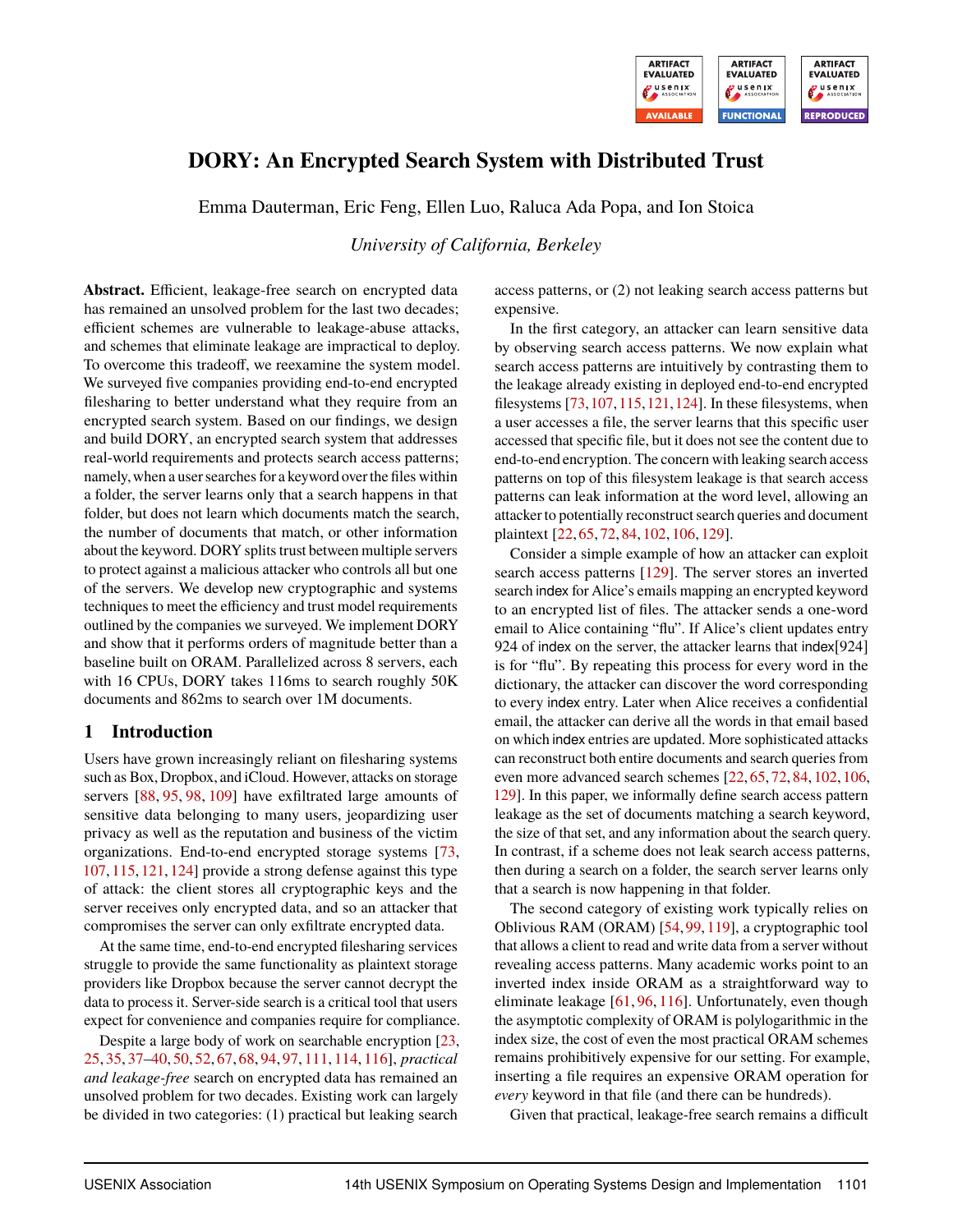problem, we revisit the system model: What do real end-to-end encrypted filesharing systems actually require from a search system? Would the problem become more tractable in their system model?

**Choosing a system model.** We surveyed five companies that provide end-to-end encrypted filesharing, email, and/or chat services: Keybase [\[73\]](#page-16-0), PreVeil [\[107\]](#page-17-4), SpiderOak [\[115\]](#page-17-5), Sync [\[121\]](#page-18-0), and Tresorit [\[124\]](#page-18-1). To the best of our knowledge, this is the first study of requirements for encrypted search in real filesharing systems. We discuss our findings in [§2](#page-3-0) and summarize the ones most relevant to DORY here:

*Efficiency requirements.* These companies care about two primary metrics: latency and monetary cost. They are not concerned about the asymptotic complexity of the search algorithm and would accept an algorithm with runtime linear in the number of documents as long as their concrete performance and cost requirements are met (see Table [2\)](#page-3-1).

*Trust model requirements.* Some of these companies were already splitting trust to back up secret keys or distribute public keys, and we wanted to know if we could leverage a similar distributed trust assumption to make the problem of encrypted search more tractable. While these companies were willing to split trust across multiple domains, some had two requirements aimed at strengthening the distributed trust assumptions. First, if at least one trust domain is honest, then an attacker that controls all the remaining trust domains and observes user queries should not learn search access patterns. In particular, we need to protect against a *malicious* attacker rather than an honest-but-curious one and should not assume that the attacker follows the protocol. The second requirement, stated intuitively, is that only search access patterns should be protected by distributed trust, and an attacker that compromises *all* trust domains should not immediately learn the contents of the search index.

While prior work explores some forms of distributing trust for encrypted search [\[15,](#page-15-6)[19,](#page-15-7)[45,](#page-16-9)[62,](#page-16-10)[64,](#page-16-11)[108\]](#page-17-17), we are not aware of any work that meets both the efficiency and distributed trust requirements outlined above without leaking any search access patterns, as explained in [§8.](#page-14-0)

**Our system: DORY.** We design and implement DORY (Decentralized Oblivious Retrieval sYstem), an encrypted-search system that splits trust to meet the real-world efficiency and trust requirements summarized above (and detailed in [§2\)](#page-3-0). DORY ensures that an attacker who cannot compromise every trust domain does not learn search access patterns.

We implemented and evaluated DORY to show that it performs better (for some metrics, orders of magnitude better) than an ORAM baseline  $(\frac{8}{7})$ . DORY also meets the companies' efficiency requirements; parallelized across 8 servers, searching over 1M documents takes 862ms, and, using workload estimates from the companies, we estimate that DORY costs roughly \$0.0509 per user per month.

DORY combines cryptographic and systems techniques to overcome the security and efficiency challenges of previous solutions. Several of the companies we surveyed have expressed interest in deploying DORY, and one of them already has plans to integrate DORY into their system in the near future.

## **1.1 Summary of techniques**

**Choosing an oblivious primitive.** Given the inefficiencies of ORAM, a key challenge was choosing a cryptographic primitive for hiding search access patterns. We identified a relatively recent cryptographic tool, distributed point functions (DPFs) [\[51\]](#page-16-12) (a specific type of function secret sharing [\[20,](#page-15-8)[21\]](#page-15-9)), as particularly promising for our setting. DPFs allow us to leverage  $\ell$  servers (for practical constructions,  $\ell = 2$ ) to retrieve part of the search index without any group of  $\langle \ell \rangle$  servers learning which part of the index we're retrieving (the problem of private information retrieval, or PIR [\[27,](#page-15-10)[28\]](#page-15-11)). A DPF-based solution requires a linear scan over the index, but the overhead per index entry is small because it relies on AES evaluations, which are implemented efficiently in hardware.

**Designing the search index.** An important challenge is how to structure the search index to support efficient search and update operations. To minimize the overhead of updating the search index when a file is uploaded, the client should only need to upload a small, constant-sized amount of data per file, and ideally avoid performing an expensive cryptographic operation for every keyword in that file. To minimize search overhead, we need to limit the number of DPF queries. To achieve both of these goals, we keep a table where each row corresponds to a bitmap of words for a document. An update simply requires the client to insert a *row* by uploading a new bitmap, and, a search only requires a single DPF request to retrieve the *column* corresponding to a keyword  $(\S 4.1)$ . However, this bitmap can become quite large to accommodate every word in the dictionary. To reduce the size of this bitmap (and thus the time for the linear scan), we use a Bloom filter, which provides compression while preserving column alignment. Bandwidth from the servers to the client is linear in the number of files searched over, but we require less than 1 byte per file  $(\frac{87}{8})$ and, more importantly, this fixed bandwidth enables DORY to hide the number of search results, which can be exploited in volume-based attacks [\[22,](#page-15-5) [72,](#page-16-6) [102\]](#page-17-12).

**Encrypting the search index.** To prevent an attacker that compromises all the servers from immediately reconstructing the plaintext search index, we need to encrypt each bit in the Bloom filter before inserting it into the search index. Unfortunately, the expansion of encryption would increase the size of the search index (and thus the time for the linear scan) by the security parameter  $\lambda$  (typically  $\lambda = 128$ ). To ensure that the encrypted index is the same size as the plaintext index, we instead mask the bits using a random one-time pad that we ensure is unique for each version of the file  $(\S 4.1)$ .

**Defending against a malicious attacker.** DPFs do not protect against malicious attackers. To protect against a malicious attacker that compromises all but one of the trust domains, we leverage MACs to allow the client to check the integrity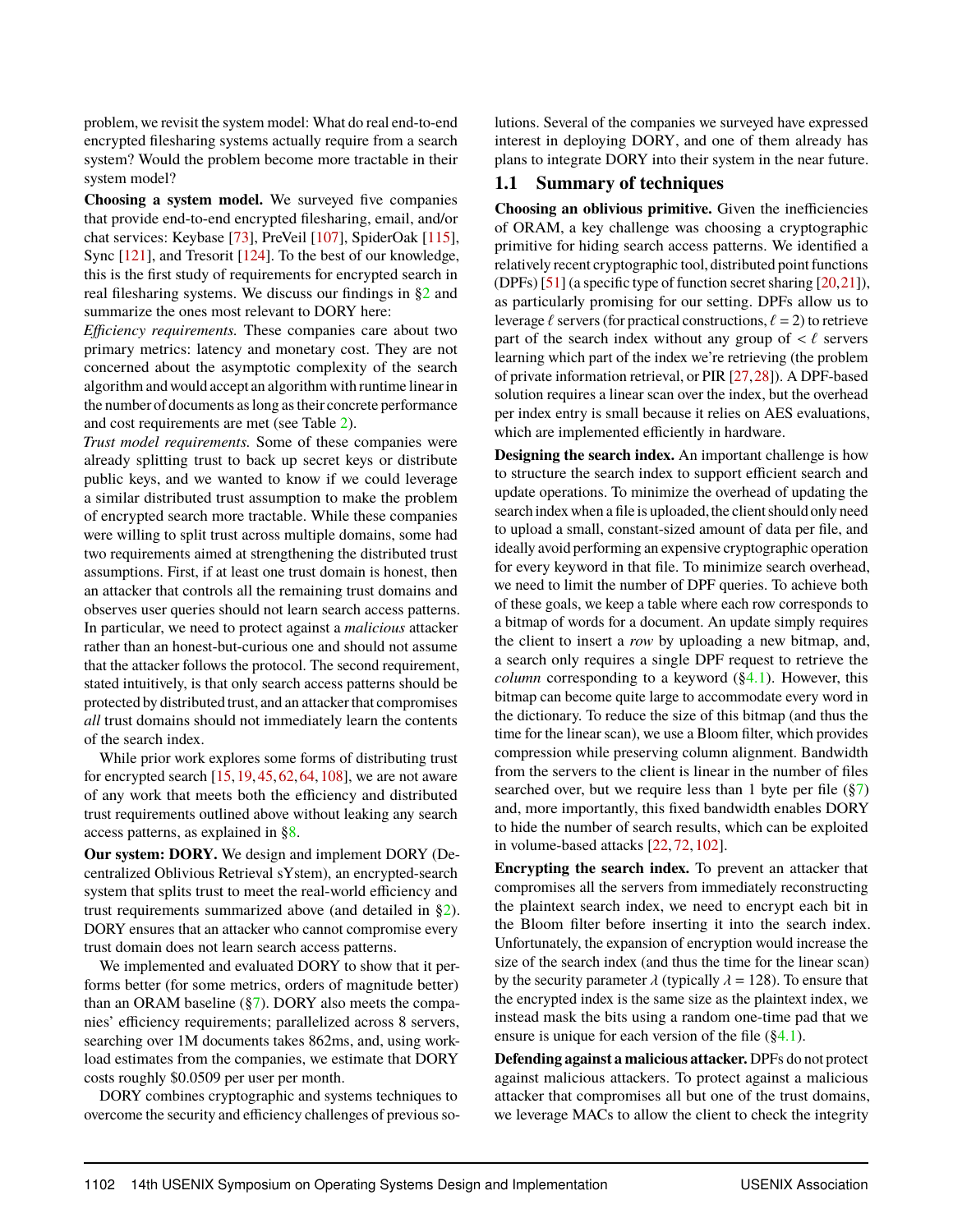of search results in a way that makes blackbox use of DPFs. Applied naively, adding MACs would increase the search bandwidth and storage at the server by a factor of  $\lambda$ . To address this problem, we employ aggregate MACs [\[71\]](#page-16-13) to turn  $\lambda$  from a multiplicative factor to an additive one ([§4.3\)](#page-7-1).

**Providing fault tolerance.** Splitting trust across different trust domains naturally requires additional servers. With secretsharing, one tool for distributing trust, servers store different data that they may not share. Then, to provide fault tolerance, each of these servers would need to be replicated. We observe that in DORY, servers can use each other for fault-tolerance even though they are in *different* trust domains due to two properties  $(\S5)$ : (1) each server has an identical copy of the state, and (2) the client can perform integrity checks.

**Reducing the cost of replication.** To execute a search query correctly, all the servers must operate on the same version of the state. This is challenging because clients can issue update and search requests concurrently. One possibility is to use standard Byzantine fault-tolerant (BFT) consensus techniques to solve this problem, but this would require  $3f + 1$  trust domains to handle *f* failures. Instead, we observe (1) the ways in which our system setting is less demanding than that of BFT, and  $(2)$  that our cryptographic protocol enables clients to check integrity even if all servers are compromised; using these, DORY only needs  $f + 1$  trust domains ([§5\)](#page-9-0).

## <span id="page-3-0"></span>**2 Finding DORY: identifying a system model**

To understand real-world use cases, we surveyed five companies providing end-to-end encrypted file storage, email, and/or chat solutions: Keybase [\[73\]](#page-16-0), PreVeil [\[107\]](#page-17-4), SpiderOak [\[115\]](#page-17-5), Sync [\[121\]](#page-18-0), and Tresorit [\[124\]](#page-18-1). For each company, we asked a set of questions (see full version [\[36\]](#page-15-12)) over the course of discussion(s) and email exchanges. This study was conducted as we were in the process of designing our system. We summarize our findings in Tables [1](#page-3-2) and [2](#page-3-1) and in the following sections. We report statistics in aggregate to preserve the confidentiality of individual companies, as they requested. These statistics and requirements motivate DORY's system model.

**About the companies.** Before we report the results of our survey, we give a brief background about each company. Keybase [\[73\]](#page-16-0), founded in 2014 in the US and recently acquired by the video-conferencing company Zoom [\[128\]](#page-18-3), keeps a publicly auditable key directory and offers open-source, endto-end encrypted chat and storage systems. PreVeil [\[107\]](#page-17-4), founded in 2015 in the US, focuses on both encrypted chat and storage solutions and open-sources some of its tools. SpiderOak [\[115\]](#page-17-5), founded in 2007 in the US, offers encrypted storage, backup, and messaging solutions leveraging a private blockchain and open-sources many of its tools. Sync [\[121\]](#page-18-0), founded in 2011 in Canada, and Tresorit [\[124\]](#page-18-1), founded in 2011 in Switzerland, both provide encrypted storage. With the exception of Keybase, these companies generally target enterprise customers and support compliance with regulations

<span id="page-3-2"></span>

<span id="page-3-1"></span>Table 2: Survey statistics. I accordance with the comp nies' confidentiality wishe we report most fields i aggregate although we re port individual response for max permissible search latency (only 4 of the companies responded).

| 'n<br>a-                | System cost & scale        |                |
|-------------------------|----------------------------|----------------|
| s,                      | Avg. #docs/user            | $100 - 45K$    |
|                         | Max #docs/user             | 100K - 1.3M    |
| $\overline{\mathbf{n}}$ | Price/month/user           | $$0-20$        |
| e                       |                            |                |
| .<br>S                  | <b>Search requirements</b> |                |
| ٠h                      | Max added \$/month/user    | \$0.70-5.54    |
| n-                      | Max search latencies (s)   | [0.5, 1, 1, 4] |
|                         | Est. update/search ratio   | 50/50          |

such as GDPR or CMMC. Some of these companies report over 750K users in over 180 countries.

**The need for server-side search.** Every company expressed a need for server-side search on encrypted data either for their desktop client in cases where users do not have all the files downloaded, or for the mobile or web clients. However, none currently support server-side search; they all told us that they tried at some point to develop a solution (most had researched the academic literature), but their efforts were eventually thwarted by concerns about performance or search access patterns. Several of the companies we surveyed had built or used a client index as a temporary solution, but they did not see this as a long-term solution because of its inability to index many files locally (e.g. enterprise data) or its resource consumption (especially on mobile). In  $\S7.5$ , we discuss how synchronization between clients makes this solution infeasible in cases where documents are constantly updated.

They all stated interest in deploying a server-side solution that met their functionality, security, and performance requirements, if such a solution were to exist.

## <span id="page-3-3"></span>**2.1 System requirements**

**Search must be responsive.** The companies reported maximum search latencies between 500ms and 4s (Table [2\)](#page-3-1). The company that reported a maximum search latency of 500ms reported tens of thousands to hundreds of thousands documents per user, while some of the companies that reported larger maximum search latencies had users with approximately a million documents.

**Monetary cost for search must be small.** These companies prioritize keeping the cost of search below \$0.70 per user per month in order to make it feasible to deploy search to all users without increasing prices (Table [2\)](#page-3-1). While some companies were willing to consider charging more for the ability to search, other companies believed that users would be unwilling to pay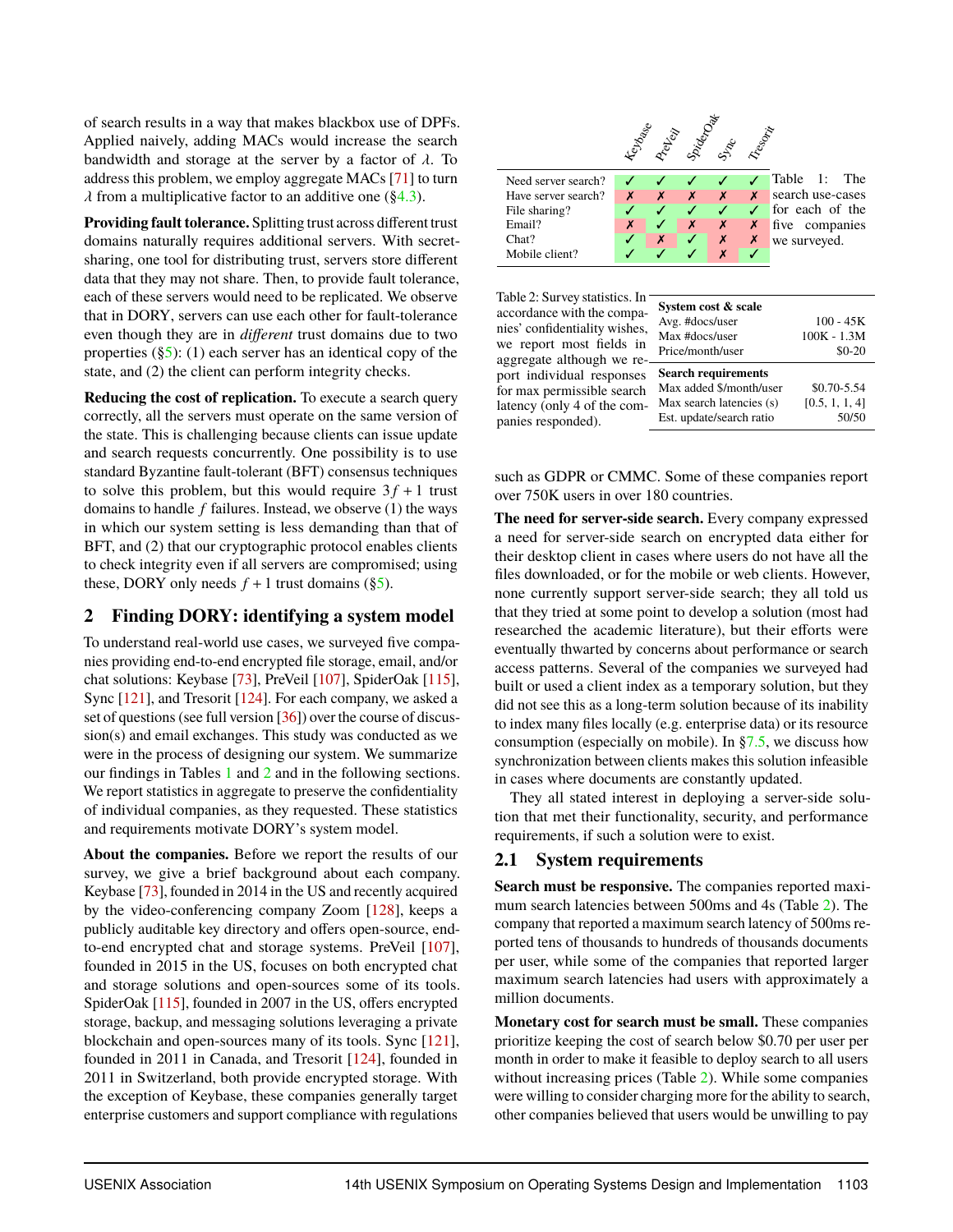extra because they are used to free search on other platforms.

**Multiple users must be able to update and search the same documents.** Each company allows multiple users to access the same file. Therefore, a search solution should be designed with multiple clients in mind and minimize the amount of state clients need to synchronize between operations.

**Revoking a user's access must be cheap.** All these companies implement revocation lazily [\[9,](#page-15-13) [48,](#page-16-14) [53,](#page-16-15) [56,](#page-16-16) [66,](#page-16-17) [110\]](#page-17-18), meaning that when a user's access to a folder is revoked, the remaining users generate a new key and, rather than reencrypting every document in the folder under the new key, simply use the new key for subsequent updates. In this way, the revoked user can still access documents that haven't been updated since the time of revocation. These companies want to adopt a similar approach for search. When a user is revoked, rather than re-computing the entire search index (as in ORAM-based solutions), subsequent updates should not allow the revoked user to search over the updated documents.

**Relaxations.** In addition to learning requirements, we also learned several system relaxations these companies accepted. The companies did not require search results to be fresh (they could be stale for up to a few minutes), and they were also willing to accept a small number of false positives (several other search schemes have also leveraged this allowance [\[15,](#page-15-6)[52\]](#page-16-2)).

## <span id="page-4-0"></span>**2.2 Distributed trust requirements**

The majority of prior encrypted search work considers a singleserver model where the attacker can take control of the entire system. As some of these companies were already leveraging distributed trust (e.g. Keybase to distribute public keys via social media servers, PreVeil to backup secret keys secretshared among multiple clients), we wanted to know if they were willing to accept a distributed trust model for encrypted search as well, as this could be an opportunity for providing a more efficient search. We found that all the companies were open to a distributed trust model, although several companies had more specific requirements for how to distribute trust:

**Hide search access patterns even with only one honest trust domain.** These companies wanted the guarantee that if at least one trust domain is honest, then an attacker cannot learn search access patterns. They did not want to assume that other trust domains behaved correctly, so they wanted a malicious threat model rather than an honest-but-curious one.

**Distributed trust only for search access patterns.** These companies wanted to limit the damage caused by an attacker who compromises  $all$  the  $\ell$  trust domains by ensuring that putting the  $\ell$  search indices together does not readily provide the attacker with the plaintext search index. For example, if a company is subpoenaed and every trust domain must hand over its search index and search access patterns from then on, the company can choose to suspend search services to protect users' privacy by reducing search access pattern leakage, similar to the case where Lavabit chose to suspend operation rather than reveal Snowden's emails [\[4\]](#page-15-14). In such a case, reconstructing the index from the  $\ell$  servers' index shares should result in end-to-end encrypted data. This requirement rules out solutions based on secret-sharing a plaintext search index across multiple servers because an attacker compromising all trust domains can recover the plaintext index.

## **2.3 Opportunities**

From the survey results reported above, we summarize what we considered opportunities to make the problem of encrypted search easier:

- Performing a linear scan to search is feasible if the response time and the cost on expected workloads are acceptable.
- Distributing trust across multiple trust domains is acceptable if certain security requirements are met.

These opportunities serve as the basis for our system design.

## <span id="page-4-1"></span>**2.4 Building a distributed trust system**

We now discuss how to build a system where an attacker who compromises part of the infrastructure cannot easily gain access to the entire infrastructure. Such a model has already been deployed in several real systems, including cryptocurrencies relying on consensus such as Ripple [\[90\]](#page-17-19) or Stellar [\[86\]](#page-17-20), Certificate Transparency [\[81\]](#page-17-21), and academic work [\[31\]](#page-15-15).

*Split across clouds.* By treating different clouds as distinct trust domains, a malicious cloud provider (or an attacker that can exploit a vulnerability in one cloud infrastructure), cannot gain access to both trust domains.

*Split across institutions.* By using trust domains in competing organizations or nonprofits generally trusted by the public (e.g., the Electronic Frontier Foundation), users can have a stronger assurance that the organizations are unlikely to collude.

*Split across jurisdictions.* By separating trust domains by jurisdiction (i.e. different countries), a single legal authority cannot gain access to the entire system.

If the trust domains are deployed in the cloud, we can take advantage of the fact that cloud providers are monetarily incentivized to provide availability. Fail stops can still occur naturally, but cloud providers make it easy to detect failures and launch new servers. Clients can report statistics on the lack of availability of a trust domain, and the organization deploying the system can take its business elsewhere.

## **2.5 Future directions**

As we conducted our survey, some companies mentioned additional features that, while not necessary for initial deployment, are desirable. Although we do not support these in DORY, we note them here as potential directions for future work.

*Concentrate resources in a single trust domain.* The trust domain already used for the filesystem should do most of the work for search as well. Each additional trust domain should do little work, so that adding a new trust domain should be cheap. DORY concentrates resources to some extent,  $(\S_5)$ , but, as discussed in [§4,](#page-6-0) still requires a server in each trust domain to perform a linear scan.

*Richer search functionality.* Several companies mentioned that they would appreciate richer search functionality beyond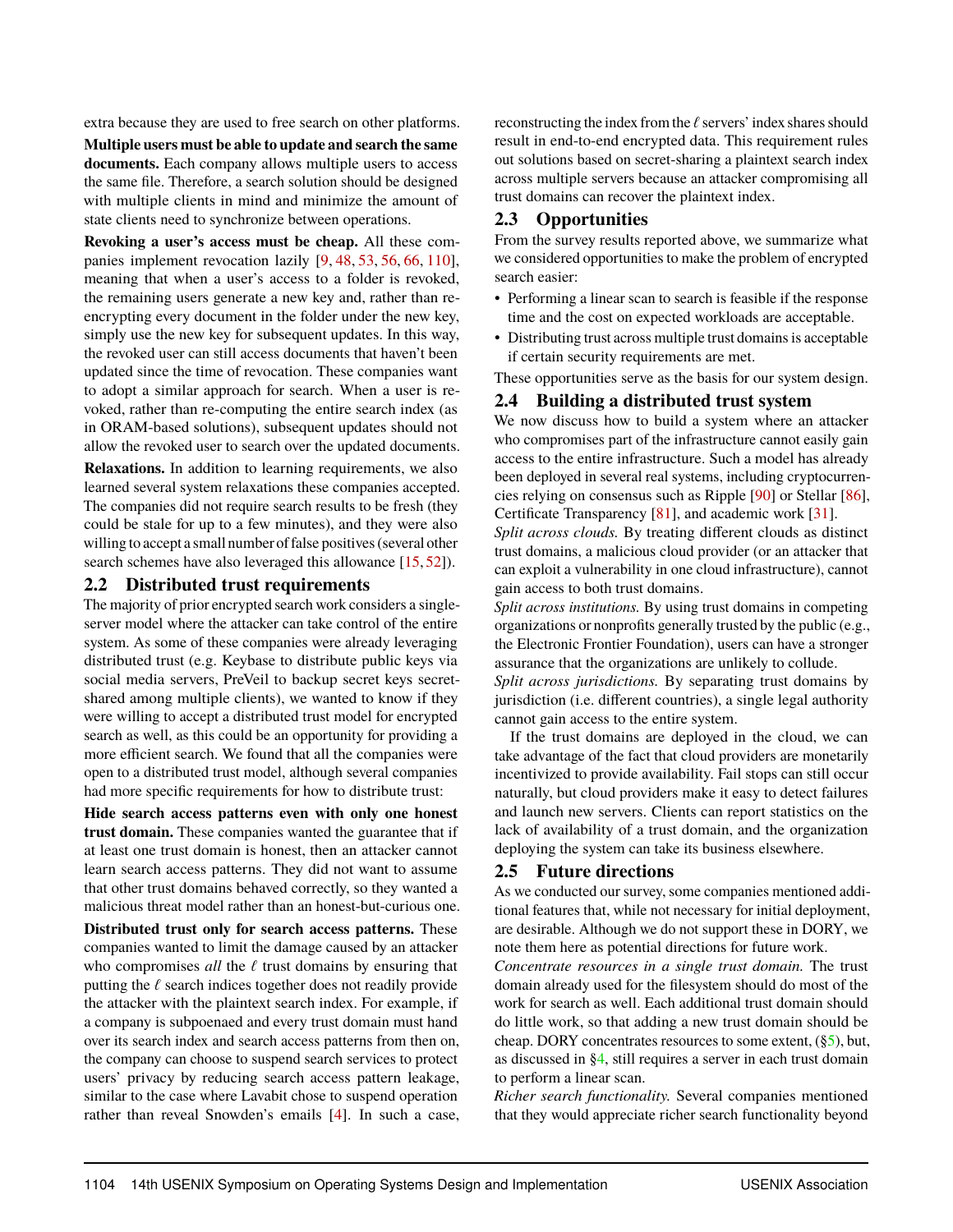simple keyword search (e.g. ranked search based on term frequency.) DORY only returns the set of documents containing a keyword, leaving ranked search for future work.

## **3 System design overview**

In DORY, we focus only on the search system for end-to-end encrypted filesharing systems and not on the design of these filesharing systems. These systems [\[73,](#page-16-0) [107,](#page-17-4) [115,](#page-17-5) [121,](#page-18-0) [124\]](#page-18-1) already exist and are in use. We design DORY to build on top of and interface with these systems as described in [§3.2.](#page-5-0) For this purpose, we abstract out the underlying filesystem.

## <span id="page-5-2"></span>**3.1 The underlying filesystem**

End-to-end encrypted filesystems (including the five companies we surveyed in  $\S2$ ) tend to follow a common design pattern, which we now describe. To hide the contents (including the name) of documents, these filesystems assign a document ID to each document and associate the ID with an encryption of the document contents. Documents accessible by the same users are grouped into *folders*, each of which has a corresponding ID. Users who have access to the same folder share a (logical) secret key used to encrypt the documents in that folder. In this way, while the server learns the IDs of documents being accessed, the number of documents in each folder, and which users have access to which folders, it does not see the contents of the documents.

When a user is added to a folder, the other users share the existing folder key with the new user, and when a user's access to a folder is revoked, the remaining clients choose a new folder key. To prevent the remaining clients from having to re-encrypt every document in the folder after a user is revoked, these systems employ lazy revocation (as described in [§2.1\)](#page-3-3).

Users may choose to keep some documents synchronized with the server (i.e., store the most recent version of the document locally) and others not synchronized (i.e., do not store locally and retrieve them from the server only as needed). In either case, the user has already downloaded the most recent version of the document before she sends an update. In the case where two clients try to update the same file simultaneously, these systems often create two versions of a file.

DORY integrates with the filesystem (FS) using the following FS API (depicted in Figure [3\)](#page-5-1):

- getCurrKey(folderID)  $\rightarrow k$ : Get the current key associated with the group of files in folderID.
- getDocKey(docID)  $\rightarrow k$ : Get the key used in the most recent update for docID.
- getDocIDs(folderID)  $\rightarrow$  docIDs: Get all the document IDs used for the documents in folderID.
- getVersion(folderID, docID)  $\rightarrow$  version: Get the current version number associated with a file.

## <span id="page-5-0"></span>**3.2 The DORY API**

When a user searches or updates a file, the filesystem client calls the DORY client via DORY's API so that DORY performs

<span id="page-5-1"></span>

Figure 3: System software architecture. The figure shows the structure of the software rather than the physical system itself, where the server is instantiated across multiple machines.

the search or incorporates new updates into the search index. We now describe DORY's client API, depicted in Figure [3.](#page-5-1)

When the user updates a document in the underlying filesystem, the user's client also sends an update to the DORY client to maintain the search index, allowing DORY servers to respond to subsequent search queries correctly.

The underlying filesystem already handles key management by giving permitted users access to the folder key(s). DORY leverages this key management mechanism so the permissions of the filesystem naturally extend to DORY: when a user is added to or removed from a folder in the underlying filesystem, she also gains or loses the ability to search in DORY.

We also utilize the fact that to update a document in the underlying filesystem, the user has already downloaded that document (if it is not being added for the first time). We employ the conflict-resolution mechanisms in the underlying filesystem to resolve conflicts in search index updates.

DORY exposes the following API to filesystem clients:

- Update(folderID, docID, prevWords, currWords): Given the folder ID, the document ID of a document in that folder, the previous set of keywords in that document prevWords, and the current set of keywords in that document currWords, update the state at the DORY servers.
- Search(folderID, keyword)  $\rightarrow$  docIDs: Given the folder ID to search over and a keyword, find all the documents containing that keyword. DORY has a small (configurable) false positive rate, but DORY has no false negatives.

Updates require the client to upload a small, constant-sized amount of data per file, and searches require the server to perform a linear scan over the search index for a given folder (the cost of search for a user only depends on the number of files that user has access to).

## **3.3 System architecture**

Folders in DORY are divided into *partitions*, each of which is managed by a different group of servers. A deployed system may contain many such partitions, and execution across partitions occurs in parallel. The following entities comprise DORY's system architecture for a single partition (Figure [4\)](#page-6-1):

- **Filesystem server:** The underlying filesystem provides the functionality described in [§3.1.](#page-5-2)
- **Replicas:** The  $\ell$  DORY replicas maintain identical copies of the search index and execute search queries. Each replica is deployed in a separate trust domain. In our implementation, we use  $\ell = 2$ .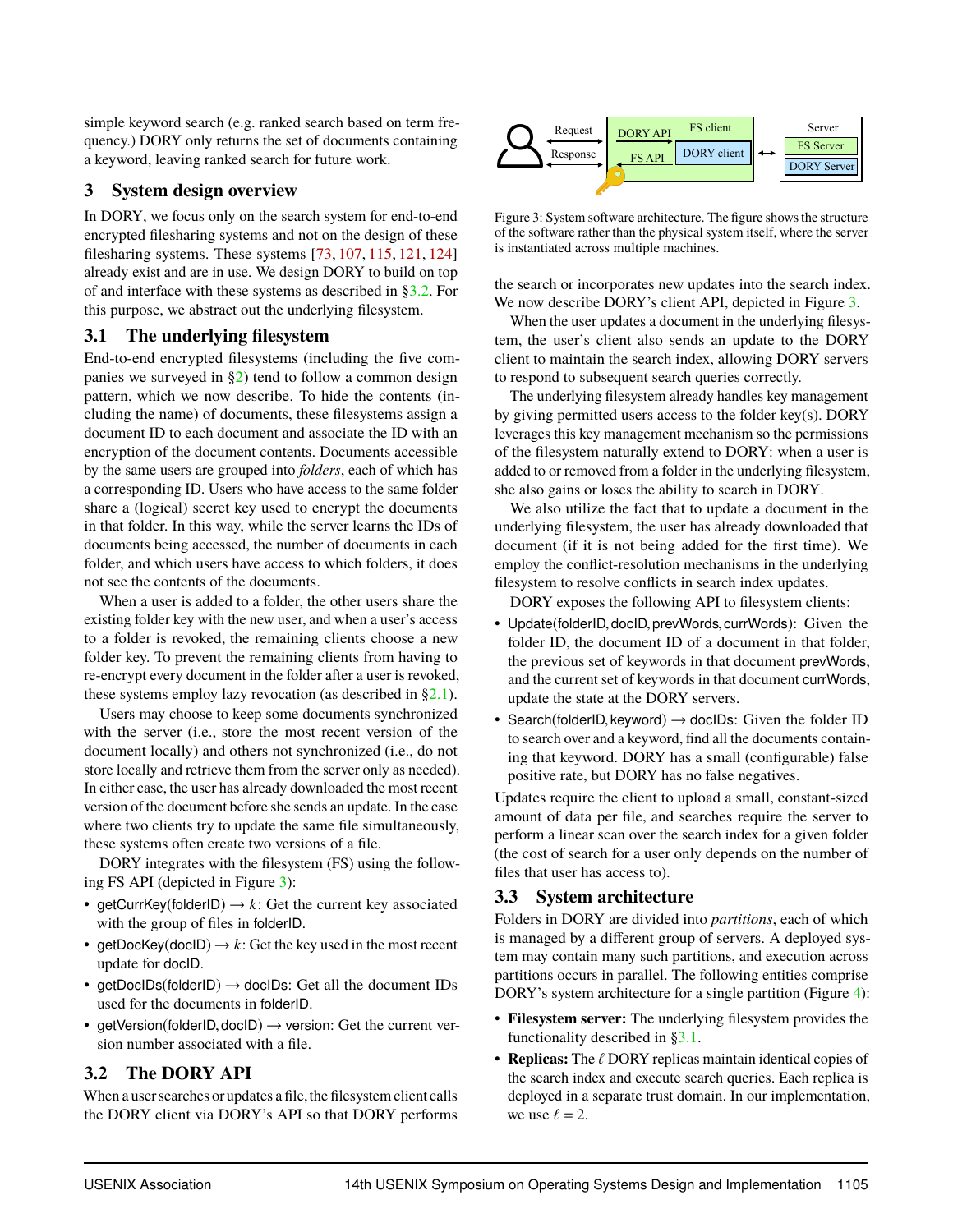<span id="page-6-1"></span>

Figure 4: DORY's physical system architecture for a single partition (filesystem server not pictured). Replicas should be deployed in different trust domains, and each holds a copy of the search index.

- **Master:** The DORY master ensures that the  $\ell$  replicas have the same view of the state and that the clients know the version of this state and which servers to contact. The master can be deployed in any existing trust domain.
- **Clients:** Multiple clients send requests to the filesystem server and the DORY master and replicas. Each client only needs to store three 128-bit keys (and can optionally cache version numbers received from the master).

To search, the client must interact with  $\ell$  replicas for each partition. The master can be co-located with the filesystem server to ensure that updates to the search system and underlying filesystem occur atomically, although this is not necessary.

## <span id="page-6-2"></span>**3.4 Threat model and security properties**

We now describe DORY's security properties at a high level, and include DORY's formalism (detailing the guarantees) and proof in the full version [\[36\]](#page-15-12). In short, we achieve the security goals in [§2.2.](#page-4-0) We discuss security at the level of trust domains, each of which may deploy one or more servers.

Below, we assume that the underlying filesystem is maliciously secure. In particular, we assume that DORY's client can always retrieve the correct version number from the underlying filesystem. Providing such a guarantee (e.g., by detecting rollback and fork attacks in filesystems) is a well-studied line of work [\[11,](#page-15-16) [63,](#page-16-18) [70,](#page-16-19) [75,](#page-16-20) [82\]](#page-17-22). If the underlying filesystem only defends against an honest-but-curious attacker, though, DORY also only protects against such an attacker.

**Security with one honest trust domain.** A malicious attacker that compromises  $\ell-1$  of the  $\ell$  trust domains does not learn any search access patterns. More precisely, such an attacker learns nothing except what is leaked by the underlying filesystem, as well as the timing of individual search requests and the folders they take place over. This security property implies both forward privacy, the privacy of newly added files in the presence of previous queries, and backward privacy, the privacy of deleted files after deletion, as defined by Stefanov et al. [\[116\]](#page-17-10). Notably, we do not leak the number of search results; if leaked, this information could open the door to volume-based attacks [\[102\]](#page-17-12) (parameters that determine result sizes are public).

**Security with no honest trust domains.** DORY's goal is to hide search access patterns when at least one trust domain is honest. When all trust domains are compromised, we have the modest goal of defaulting to the security of prior schemes leaking search access patterns, instead of readily losing all security by immediately exposing the search index. In this case, the only additional leakage (on top of what the attacker learns if at least one trust domain is honest) is a deterministic identifier for the keyword queried. In the security definition for our cryptographic protocol, we model the attacker as seeing queries only after the point of compromise; in reality, systems retain leakage (e.g. cache state) that increases the amount of information the attacker can access [\[57\]](#page-16-21).

We formally model the end-to-end security guarantees of DORY for the case where at least one trust domain is honest and the case where no trust domains are honest by defining an ideal functionality  $\mathcal F$  that specifies the behavior of an ideal system, capturing the properties discussed above.  $\mathcal F$  further captures the fact that the client can verify the integrity of the result. In the full version [\[36\]](#page-15-12), we present a formal definition using  $F$  and prove the following theorem, which captures DORY's security:

**Theorem 1:** *Using the definitions in the full version [\[36\]](#page-15-12), DORY securely evaluates (with abort) the ideal functionality* F *when instantiated with a secure PRF, a secure aggregate MAC, a secure distributed point function, and a secure filesystem that implements the ideal filesystem functionality.*

DORY does not provide availability if any one trust domain refuses to provide service (see [§2.4](#page-4-1) for how cloud providers are monetarily incentivized to provide availability).

**Relationship with underlying filesystem.** DORY interfaces with deployed end-to-end encrypted filesystems  $(\S3.1)$ . These, as mentioned, allow the server to learn the ID of the file being accessed (but not its contents). While search itself is protected in DORY, some side effects of the search results are not: If, after seeing the search results, a user decides to open (and retrieve from the filesystem) a file in the results, an attacker could infer that the file matched the search. DORY does not address these side effects, but simply aims to not add any leakage to the overall system during search. These side effects (and leakage due to the filesystem) can be prevented by running DORY on top of an oblivious filesystem.

**Extension to oblivious filesystems.** Some file storage proposals [\[10,](#page-15-17) [26,](#page-15-18) [58,](#page-16-22) [91,](#page-17-23) [92\]](#page-17-24) hide which files are being accessed. These are usually based on oblivious algorithms [\[119\]](#page-17-15), which have significant overhead and have not yet been deployed. Nevertheless, in [§4.5,](#page-8-0) we discuss how DORY can be used to provide search for an example of such a filesystem design, demonstrating that DORY's techniques do not require the server to know the file ID being updated.

## <span id="page-6-0"></span>**4 Search design**

We start by describing a basic encrypted search scheme that leaks search access patterns and is only secure against an honest-but-curious attacker in [§4.1.](#page-7-0) We will show how to modify our basic scheme to eliminate search access patterns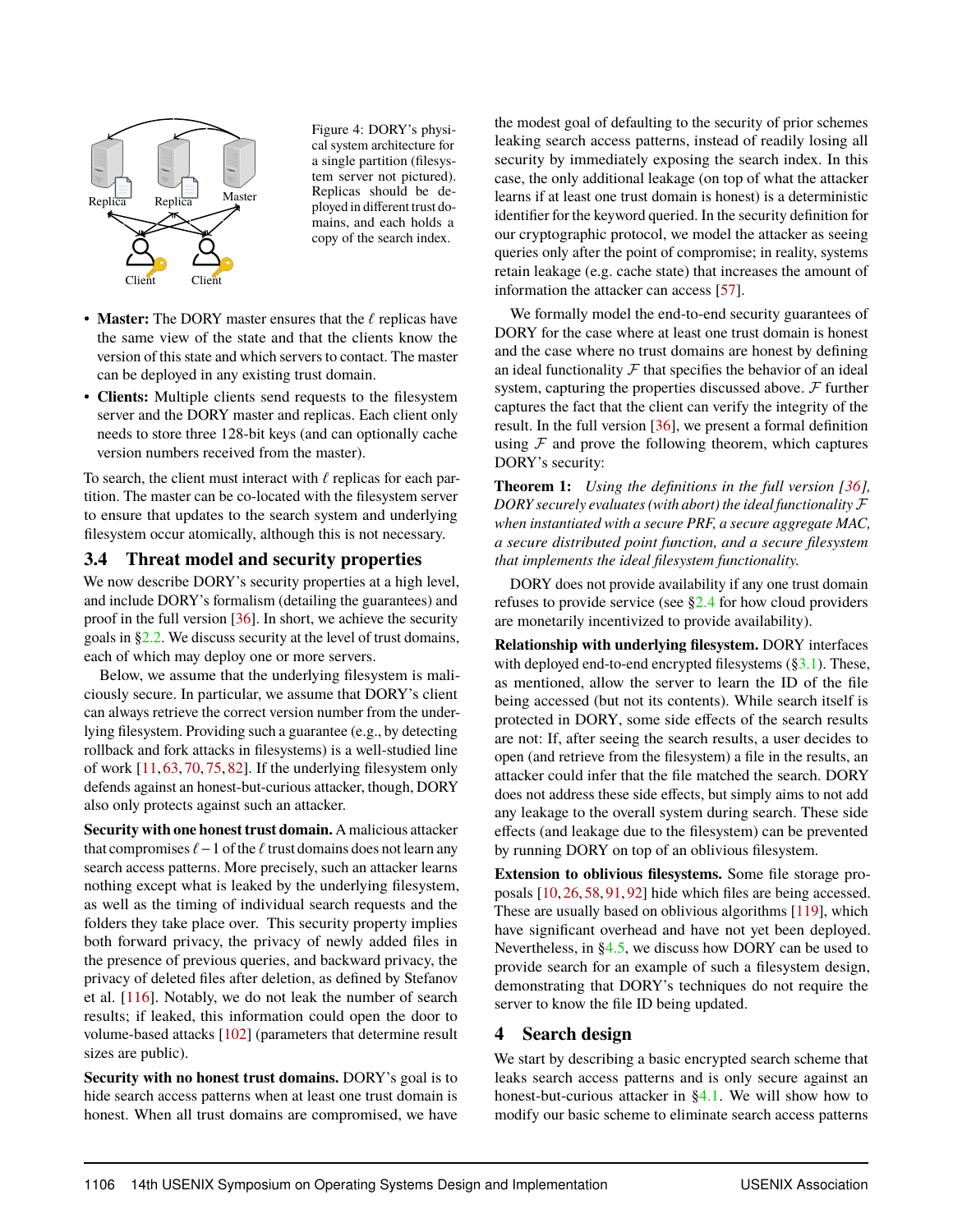<span id="page-7-3"></span>

index layout for *n* documents with Bloom filters of length *m*. Updates write *rows* and searches retrieve *columns*.

in [§4.2,](#page-7-2) move from an honest-but-curious to malicious threat model in [§4.3,](#page-7-1) and support dynamic membership in [§4.4.](#page-8-1) We show the pseudocode for the complete search protocol in the full version [\[36\]](#page-15-12). For simplicity, we only discuss search servers, which we assume are deployed in different trust domains, and ignore the master and filesystem servers in this section.

## <span id="page-7-0"></span>**4.1 A strawman search index**

In our initial version, clients have access to a single server. For every document, the server stores an encrypted Bloom filter corresponding to the set of keywords in the document. To update the search index for a particular document, the client computes the Bloom filter for the contents of the document and encrypts it using a one time pad unique to that update. We generate the mask for a document using a pseudorandom function (PRF) keyed with a per-folder key and the current document version number as input. The key management functionality built into the underlying filesystem ensures that every client has a copy of this PRF key.

If there are *n* documents in the search index and Bloom filters are *m* bits, then we can think of the server as storing an  $n \times m$  table where each element is a single bit (Figure [5\)](#page-7-3). Each row in the table is a Bloom filter for a document, and the *i*th row corresponds to the document with ID *i*. For an update, the client sends a new *row* that the server inserts into its table. This allows the client to easily modify existing documents and add new ones: the server either replaces an existing row with the new row or appends the new row to the table.

To search for a keyword, the client must find all the documents where the Bloom filter indexes corresponding to that keyword are set to "1". The client can check this by retrieving from the server the *columns* corresponding to the Bloom filter indexes for that keyword. The client can decrypt bit  $b_i$  in a column by computing the mask for row *i*, extracting the mask bit corresponding to that column  $r_i$ , and then evaluating  $b_i \oplus r_i$ . If the *i*th entry in each of the decrypted columns is set to "1", then the client marks document *i* as containing the keyword. In order to prevent the attacker from learning the queried keyword from the requested indexes, we compute the Bloom filter indexes using a PRF keyed with a per-folder key and the keyword as input. This key is managed by the underlying filesystem in the same way that the other PRF key is.

We note that in order for the contents of the client's update to remain hidden from the server, the client must be able to retrieve the correct version number from the underlying filesystem. Without this guarantee, the client could use the same mask twice, leaking information about the update contents. For this reason, we only provide security against a malicious attacker if the underlying filesystem also provides the correct version numbers (discussed in [§3.4\)](#page-6-2). This strawman proposal is similar to the one described in [\[76\]](#page-16-23).

## <span id="page-7-2"></span>**4.2 Eliminating search access patterns**

To eliminate search access patterns, we need to hide from the server which columns the client is retrieving during a search. To do this, we use a private information retrieval (PIR) protocol [\[27,](#page-15-10) [28\]](#page-15-11), which allows a client to retrieve an entry in a database from a server (1) without the server learning which entry is being retrieved, and (2) using total communication sublinear in the database size.

**Tool: Distributed Point Functions (DPFs).** One efficient way to implement PIR is using a distributed point function (DPF) [\[51\]](#page-16-12) (later generalized as function secret sharing [\[20,](#page-15-8) [21\]](#page-15-9)), which we identify as particularly well-suited for our setting. DPFs allow a client to split a point function *f* into *function shares* such that any strict subset of the shares reveal nothing about *f* , but when the evaluations at a given point *x* are combined, the result is  $f(x)$ .

A DPF is defined by the following algorithms:

- DPF.Gen $(a, b) \rightarrow (K_1, \ldots, K_\ell)$ : Generates keys  $K_1, \ldots, K_\ell$ that allow the  $\ell$  servers to jointly evaluate the point function that evaluates to *b* at input *a*.
- DPF.Eval( $K_i$ ,  $x$ )  $\rightarrow$  y: Evaluates the function share corre-<br>sponding to key  $K_i$ , at server *i* on input *x* to produce output sponding to key  $K_i$  at server *i* on input *x* to produce output y.

To evaluate the point function  $f$  where  $f(a) = b$  on some input *x*, the client generates keys for all  $\ell$  servers by running DPF.Gen( $a, b$ ) and sending  $K_i$  and  $x$  to server *i* for all  $\ell$ servers. Server *i* then runs DPF.Eval( $K_i$ , *x*) and returns the result *y*, to the client. The client can then compute *y*,  $\oplus$  *y*,  $\oplus$ result  $y_i$  to the client. The client can then compute  $y_1 \oplus y_2 \cdots \oplus$  $y_{\ell}$  to reconstruct  $f(x) = y$ . We make black-box use of the construction from Boyle et al. where  $\ell = 2$  [\[21\]](#page-15-9).

**Leveraging DPFs to search.** To hide search access patterns, we switch from having the client interact with a single server to having the client interact with  $\ell$  servers in different trust domains that hold identical copies of the search index. To retrieve column *j*, the client generates shares of the point function that evaluate to all 1's at column *j* and all 0's for all other columns. The client then sends a function share to each server. Each server evaluates its function share for each column, ANDing the DPF evaluation with the contents of the column, and sends the XOR of the results back to the client. The client then assembles the responses to recover column *j*.

<span id="page-7-1"></span>Using DPFs to retrieve columns requires a linear scan over the search index for a folder. While this is expensive asymptotically, we only aim to show efficiency for realistic workloads, motivating our decision to compress the search index using Bloom filters.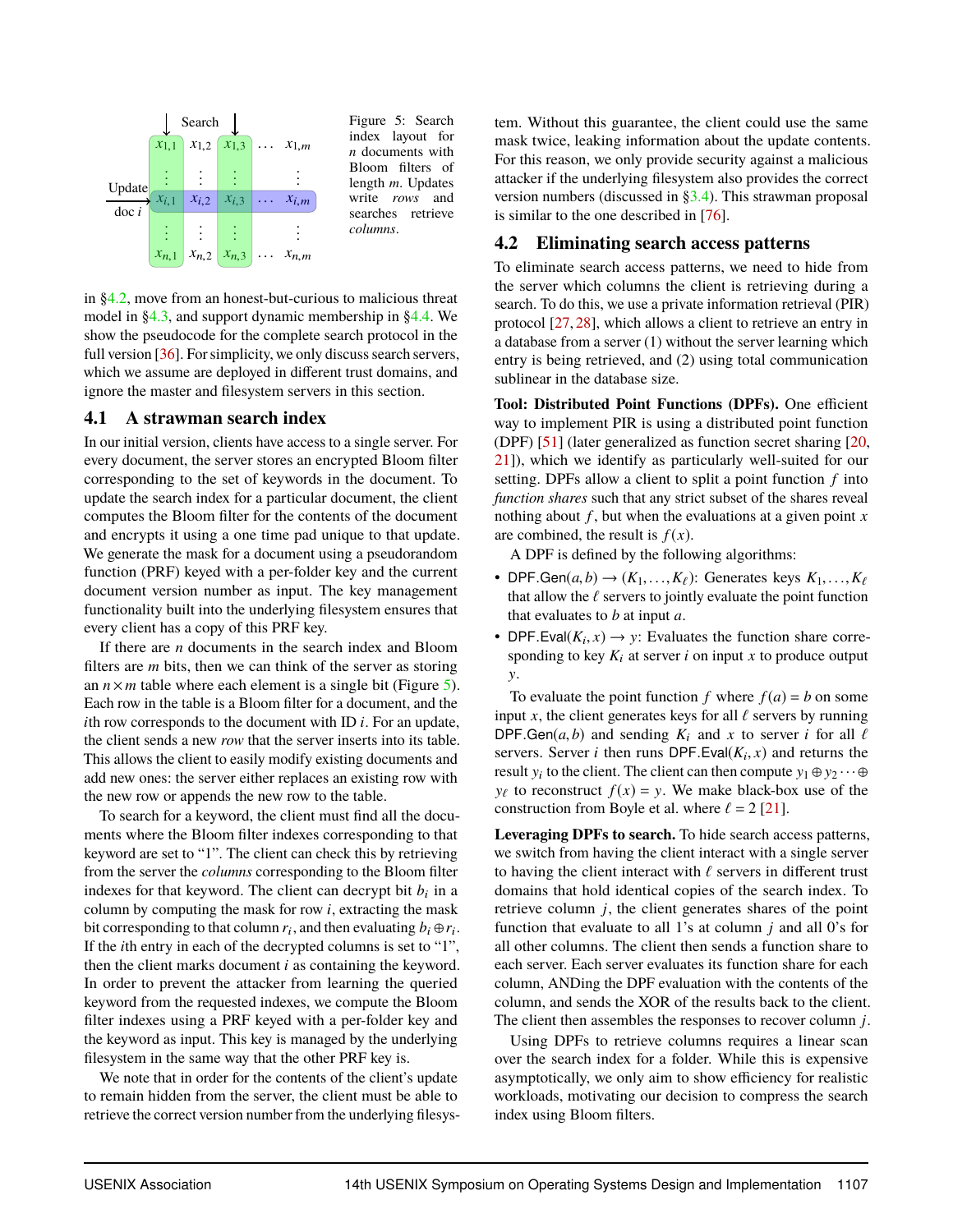## **4.3 Protecting against malicious attackers**

So far, we have assumed that all servers are honest-but-curious. We now show how to defend against a malicious attacker (namely, an attacker that can deviate from the protocol) that can compromise up to  $\ell - 1$  of the  $\ell$  servers. To achieve this, we need to ensure that for a search, the server evaluates the DPF on columns corresponding to the most recent updates sent by the client (not corrupted or old updates).

**Strawman: MAC for every bit.** We start by showing a strawman that employs MACs, but increases the bandwidth and search latency by roughly a factor of the MAC tag size (typically 256). For each update, the client additionally sends a MAC tag for every bit in the encrypted Bloom filter. The client cannot send a single tag for the row because to search, the client must retrieve individual columns rather than entire rows. We can think of the server as now storing a second table of MAC tags where each entry of this table is the tag for the corresponding entry in the original table (as in Figure [5\)](#page-7-3).

We need to ensure that (1) a tag is only valid for a particular document update (to prevent replay attacks) and that (2) it cannot correspond to a different Bloom filter index. To do this, we compute the MAC over not only the single Bloom filter bit, but also the document ID, Bloom filter index, and document version number. As with the PRF key, we use the key management functionality in the underlying filesystem to ensure that every client has a copy of the MAC key.

The client now runs the DPF over the columns in both the original table and the MAC tag table. After assembling the responses from all  $\ell$  servers, the client can check that the tag for every bit is correct. However, this increases both the bandwidth and the time to perform the linear scan over the index (i.e., the search latency) by a factor of the tag size. We identify aggregate MACs as a tool to transform this factor from a multiplicative to an additive one.

**Tool: Aggregate MACs.** We leverage aggregate MACs [\[71\]](#page-16-13) to allow the servers to combine individual MAC tags into a single aggregate MAC tag. Aggregate MACs, analogous to aggregate signatures [\[17\]](#page-15-19), allow multiple MAC tags computed with possibly different keys on multiple, possibly different messages to be aggregated into a shorter tag that can still be verified using all the keys. Notably, aggregating MAC tags does not require access to the keys.

The Katz-Lindell aggregate MAC construction [\[71\]](#page-16-13) works as follows. To generate a MAC tag for some message *m* using a key *k*, we simply use a pseudorandom function MAC and compute  $t \leftarrow \text{MAC}(k, m)$ . To aggregate MAC tags  $t_1, \ldots, t_n$ , the aggregator computes  $T \leftarrow \bigoplus_{i=1}^{n} t_i$ . To verify an aggregate MAC tag *T* using messages  $m_1, \ldots, m_n$  and keys  $k_1, \ldots, k_n$ , the verifier checks  $T = \bigoplus_{i=1}^{n} \text{MAC}(k_i, m_i)$ .

**Aggregating MAC tags to improve performance.** To improve performance by a factor of the tag size, we allow the servers to combine individual tags into a single aggregate tag. To search, the server evaluates the DPF on the contents of the

column and a single aggregate tag for the entire column.

Aggregating MAC tags also allows us to reduces storage space at the servers. Rather than storing an entire separate MAC table, the servers instead keep an array of aggregate tags, one for each column. On each update, the client XORs the old tag with the new tag (which is why Update takes both prevWords and currWords). By then XORing this value with the aggregate tag, the server can remove the old tag and add the new tag. To ensure that this aggregate MAC tag is maintained correctly, the server must check that the client has the latest version of the document; otherwise it rejects the update.

## <span id="page-8-1"></span>**4.4 Supporting dynamic membership**

Users might be added to or removed from a folder, requiring the new group to generate a new key. This new key might be in use at the same time that some parts of the search index were generated using an old key in order to support lazy revocation. We let the underlying filesystem handle key management, but we need to ensure that our search protocol supports multiple keys that may be active at the same time.

Decrypting search results is straightforward; to decrypt the results for an individual document, the client uses the same key from the last update to that document. Aggregating MAC tags is also simple because we can aggregate tags computed with different keys. We can remove old tags and add new tags with different keys using XOR in the same way as before.

## <span id="page-8-0"></span>**4.5 Generalizing to oblivious filesystems**

We briefly discuss how DORY is compatible with a filesystem that hides which document is being accessed within a folder, showing that DORY does not inherently require knowledge of which document is being accessed.

We can build a filesystem that hides document access patterns using PathORAM [\[119\]](#page-17-15), which acts as an oblivious key-value store for each folder. To support multiple users, we keep an encrypted copy of the ORAM client state at the server (discussed in [§7.1\)](#page-11-0). Each ORAM block contains the encrypted contents of a document.

One straightforward way to search over this filesystem would be store an inverted index in ORAM. This would hide which document is being updated, but updates would require an ORAM access for every word in the document.

Instead, we apply DORY to this filesystem. Rather than storing encrypted Bloom filters in a table as in  $\S 4.1$ , we store them in a second PathORAM to hide which document is being updated. We use the same techniques for supporting multiple users as in the underlying filesystem.

To perform an update, the client generates an encrypted Bloom filter as before and needs to insert it into the ORAM index. This creates a new challenge, because ORAM accesses require the client to re-encrypt other ORAM blocks, and standard symmetric key encryption breaks DORY's column alignment. To address this, we keep track of a new value shared among users for each document: the ORAM access number, which is incremented after each ORAM access. Instead of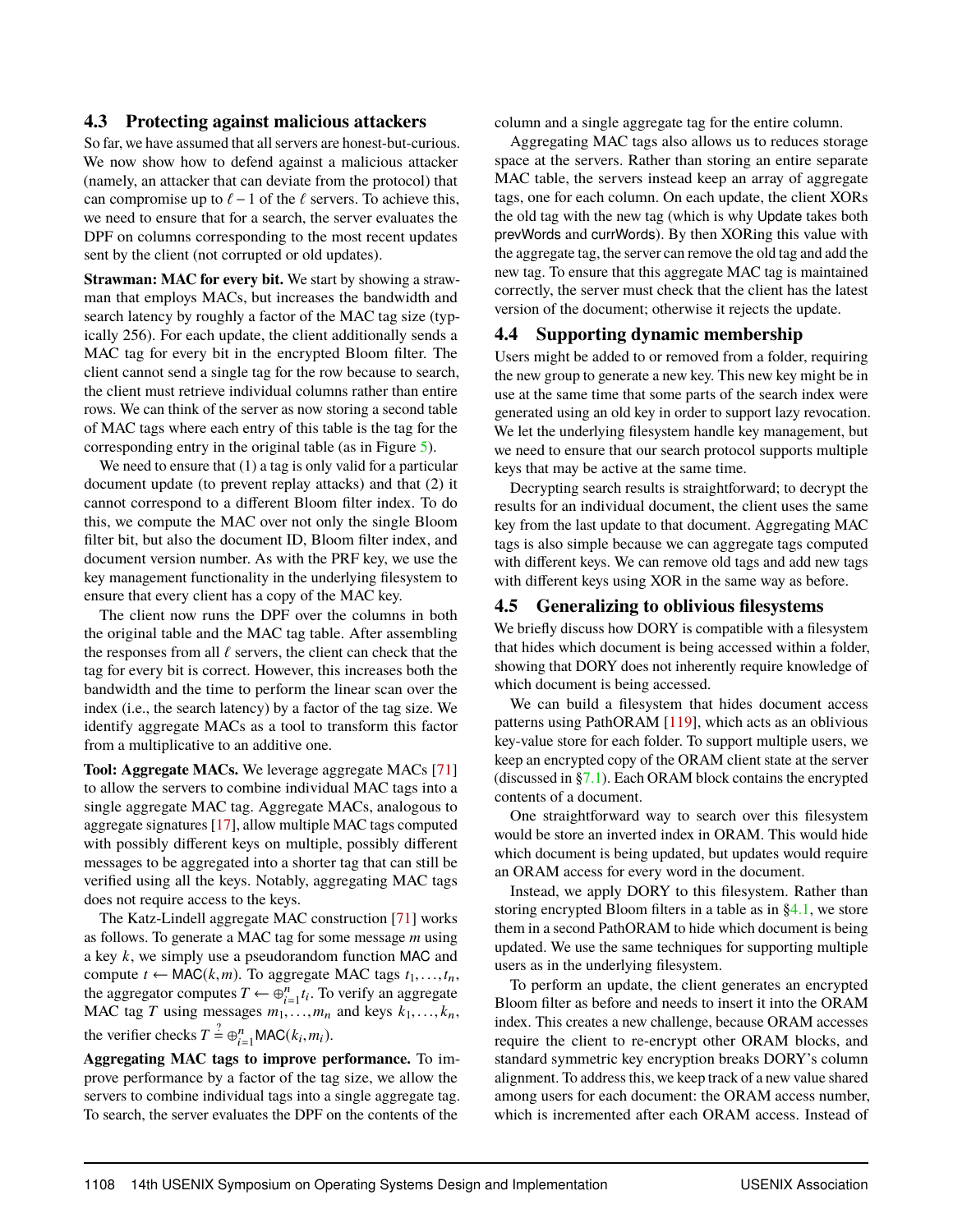generating PRF masks using the document's version number, we now generate them using the document's ORAM access number, allowing clients to safely re-encrypt Bloom filters.

To execute a search, the client still generates a DPF query for the Bloom filter indexes in question and the server still needs to perform a linear scan over the search index (we must scan over every bit in every Bloom filter). Another challenge arises, because while the order of the scan was obvious when the search index was a table, the order is less obvious for the tree structure of PathORAM. We solve this problem by traversing the tree in a fixed order to generate a table layout. The client can interpret the results by reconstructing the traversal order using the position map stored as part of the ORAM client.

#### <span id="page-9-0"></span>**5 Replication across trust domains**

DORY requires that the servers processing search requests operate on the same version of the index in order for the client to receive a valid response; otherwise, the cryptographic shares from the DPF cannot be combined correctly. Because our system processes a mix of update and search requests, the servers need to agree on the index state. The client also needs to know the document version numbers corresponding to the index that the servers used to execute the search; otherwise, the client will be unable to decrypt and verify the result.

Because we are in an adversarial environment, a natural solution is to use a Byzantine fault-tolerant (BFT) consensus algorithm  $[1, 16, 24, 33, 77, 79]$  $[1, 16, 24, 33, 77, 79]$  $[1, 16, 24, 33, 77, 79]$  $[1, 16, 24, 33, 77, 79]$  $[1, 16, 24, 33, 77, 79]$  $[1, 16, 24, 33, 77, 79]$  $[1, 16, 24, 33, 77, 79]$  $[1, 16, 24, 33, 77, 79]$  $[1, 16, 24, 33, 77, 79]$  $[1, 16, 24, 33, 77, 79]$  $[1, 16, 24, 33, 77, 79]$  to agree on the ordering of update and search requests. Standard BFT provides the properties we need, but requires  $3f + 1$  servers, each in its own trust domain, to handle *f* failures. A large number of trust domains is expensive to maintain and difficult to deploy, increasing the overall system cost. We make several observations about our setting that allow us to use only  $f + 1$  trust domains.

**Observations we leverage.** We make three observations that allow us to tailor the problem of consensus to DORY:

*DORY deterministically detects server misbehavior.* Our cryptographic protocol already defends against malicious servers; if a server executes the client's query incorrectly or over an incorrect version of the index, the client will detect this (triggering a manual investigation). This is a significant departure from the Byzantine fault model where failure information is imperfect. By handling server misbehavior at the cryptographic protocol layer, we can use a fail-stop rather than Byzantine failure model at the consensus layer. This and the next observations allow us to use just  $f + 1$  trust domains to tolerate *f* failures.

*Trust domains provide availability.* To support search, DORY needs all  $f + 1$  replicas to be available. We need to ensure that servers across multiple trust domains remain online to allow clients to search. Here we leverage the observation that for trust domains deployed in the cloud, the cloud provider is monetarily incentivized to provide availability  $(\S2.4)$ . This means that if a server in a trust domain fails, either it will eventually come back online or another server will take its

<span id="page-9-1"></span>

Figure 6: System architecture and protocol flow for updates (left) and searches (right). ➊ Client sends update to master. ➋ Master propagates updates to replicas. ➌ Client requests version number(s) from master.  $\bullet$  Client splits search request across replicas.

place; even if failures occur,  $f + 1$  servers will be available again at some point in the future.

*DPFs give us replication for free.* The challenge now is to reinitialize the state of these failed servers. The use of DPFs in our cryptographic protocol requires all replicas to have identical copies of the search index. Normally it is unsafe to transfer state between trust domains, as the recipient has no way to verify correctness. However, because the client can check the integrity of the state used to execute a search query, we can safely copy state across trust domains. Because we have  $f + 1$  servers, at least one server will always remain online to preserve the state of the index.

## **5.1 Algorithm**

A DORY cluster contains the following entities (Figure [6\)](#page-9-1):

*Master:* The master receives updates and manages replica state. The master stores the most recent updates and version numbers (both the overall system version number and individual document version numbers), but not the entire search index. The master can be deployed in any trust domain, as clients can detect misbehavior when verifying search results. *Replicas:* The replicas receive updates from the master and perform searches from the user. The replicas store the most recent versions of the index as well as the version numbers (both the overall system version number and individual document version numbers). We must deploy  $\ell$  replicas in  $\ell$ different trust domains to ensure that the client can split its search request across different trust domains. However, the total number of replicas  $n$  may be greater than  $\ell$  in order to improve fault-tolerance.

We additionally use a watchdog service (commonly available in the cloud) that periodically checks that all servers are still online and triggers recovery when it detects a crash.

**Properties.** Our replication algorithm should provide the following properties:

- **Correctness:** If *all* of the replicas and the master fail, a client with the correct set of document version numbers can detect this.
- **Fault-tolerance:** If at most *n*−1 of the *n* replicas fail, then the search index is preserved. If the master fails, then the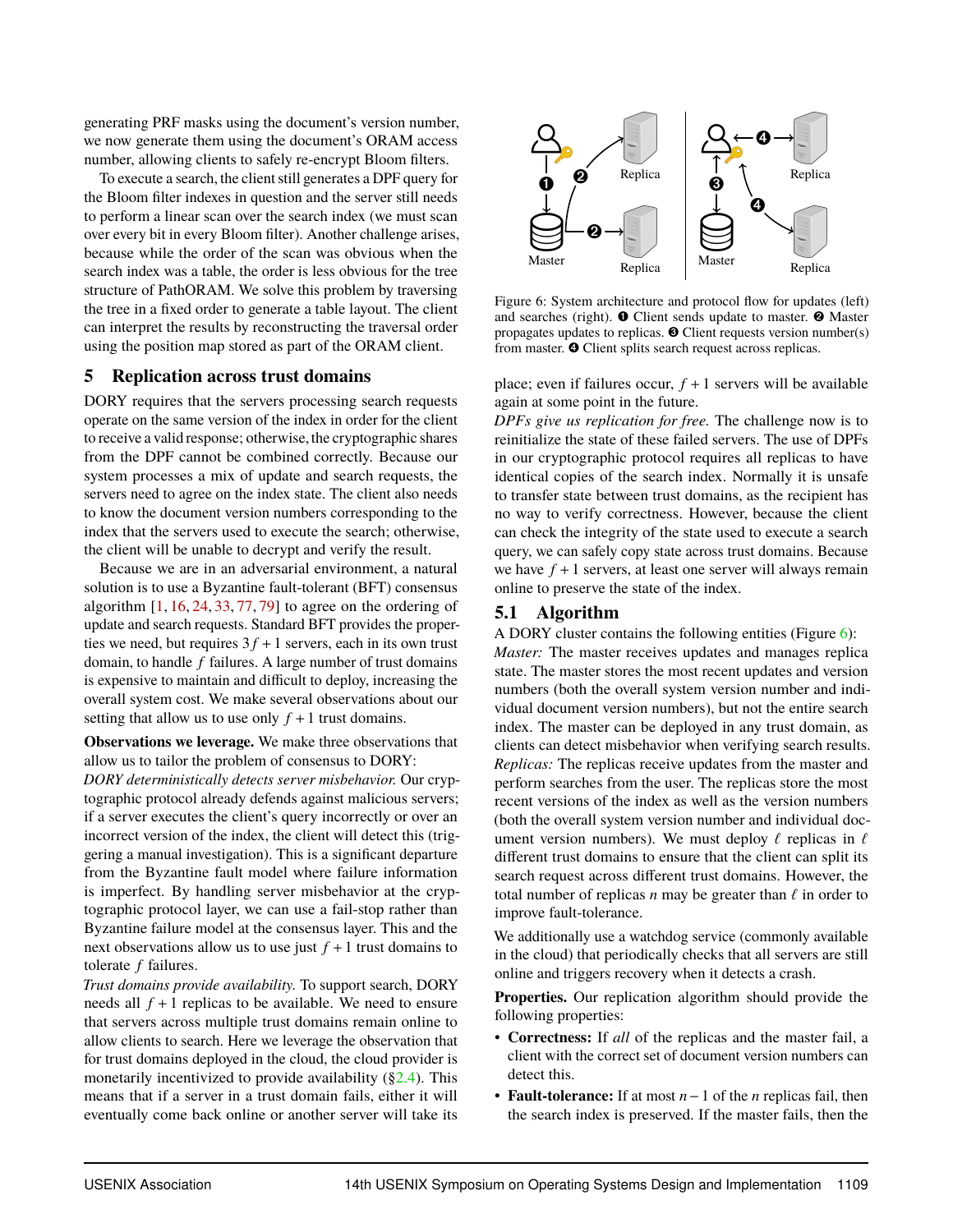most recent set of updates can be recovered with help from the client.

We do not guarantee availability if individual trust domains do not provide availability.

#### **Algorithm.** We now explain how we handle updates and searches and recover from failure (see Figure [6\)](#page-9-1).

*Updating a document.* To update a document, the client sends the update along with the new document version number to the master. The master needs to send the update to the replicas and increment the version number. Because the master might fail while sending the update to the replicas, the master runs two-phase commit [\[80\]](#page-17-25) with the replicas to ensure that all the replicas receive the update and associated version number. We do not need to worry about replica failures during two-phase commit (and so do not need multiple replicas in each trust domain); if a replica fails, the watchdog service will detect this and coordinate recovery as described below.

*Searching for a keyword.* To search for a keyword, the client first needs to learn the current version numbers from the master (both the overall system version number and the corresponding individual document version numbers). If the client has a relatively recent set of document version numbers, the master can simply send updates for a few of the document version numbers, making the overall bandwidth much smaller than the number of documents. The client then generates a search query for  $\ell$  of the replicas. The replicas execute the search on the version of the index corresponding to the system version number sent by the client.

*Coordinating recovery.* We rely on the watchdog service to detect failures. If at least  $\ell$  of the replicas across  $\ell$  different trust domains remain online, clients can continue searching. Otherwise, we can start new replicas and transfer the state from a remaining replica to the new replica, even if the replicas are in different trust domains. This will cause a slight delay for clients waiting to search, but is safe due to the underlying cryptographic protocol (as discussed above). We do not need to worry if the master fails, because the master does not respond to the client until it has propagated the update to the replicas. If a replica fails during two-phase commit, the master can roll back the two-phase commit and then start another replica in the same trust domain and copy the state across trust domains.

## **5.2 Batching**

Rather than running two-phase commit between the master and replicas for every update, we can apply batching to amortize the cost. Instead of immediately sending an update to the replicas, the master aggregates a batch of updates and, when this batch reaches a certain size or a certain amount of time has elapsed, it runs two-phase commit with the replicas to transfer the current batch of data.

However, now that the master is responding to clients before sending the updates to the replicas, we need to ensure that the master does not lose state when it fails. In particular, the master needs to be able to recover the updates that were waiting to be committed to the replicas. The master does this by comparing the individual document version numbers at the replicas with those at the filesystem server. For each document where the version numbers differ, the master can request an update from the next client to come online with access to that document.

## **6 Implementation**

We implemented DORY in ∼5,000 lines of C (for the distributed point function and other low-level cryptographic operations) and Go (for the networking and consensus). We used the OpenSSL library, and our DPF implementation closely follows the one in Express [\[43\]](#page-16-26). We instantiate the PRF using AES. We also implemented the DORY client on an Android Google Pixel 4. In addition to the C code, which we ported to the mobile platform, we wrote ∼1,200 lines of Java. We used the tiny AES library [\[123\]](#page-18-4) to minimize memory usage in our mobile implementation. Our implementation supports a single folder and does not include the watchdog service and coordinated recovery described as part of [§5](#page-9-0) or the generalization to oblivious filesystems described in [§4.5.](#page-8-0) The source code is available at <https://github.com/ucbrise/dory> (see Appendix [A](#page-18-5) for details).

## **6.1 Parallelism**

The linear scan over the search index can be easily parallelized across both cores and servers because it carries no state from document to document.

**Thread-level parallelism.** Since we evaluate the DPF on each column of the search index, we parallelize the scan operation by simply assigning each thread a number of columns and then combining the results computed by each thread.

**Server-level parallelism.** We can partition the search index by having different pairs of replicas maintain different parts of the search index. The client then sends a search query to all pairs of replicas and simply computes the union of the results. Replica partitioning improves latency since each replica now only needs to search over a part of the index instead of the full index. Each pair of replicas can store part of the search index for many folders, making it possible to keep search latency low, but the overall throughput high.

## **6.2 Fast PRF evaluation**

In order to decrypt the search result received from the server, the client must compute a mask for each individual document. To reduce the number of PRF evaluations to decrypt, we group Bloom filter indexes for the same keyword in the same 128-bit block. This grouping allows the client to decrypt the search results for one document using a single PRF evaluation. This does not significantly impact the false positive rate of the Bloom filter because we can now model a *m*-bit Bloom filter storing w words as *m*/128 independent Bloom filters each storing 128w/*m* words.

## <span id="page-10-0"></span>**7 Evaluation**

We evaluated DORY to determine (1) how it performs in comparison to existing techniques and (2) whether it meets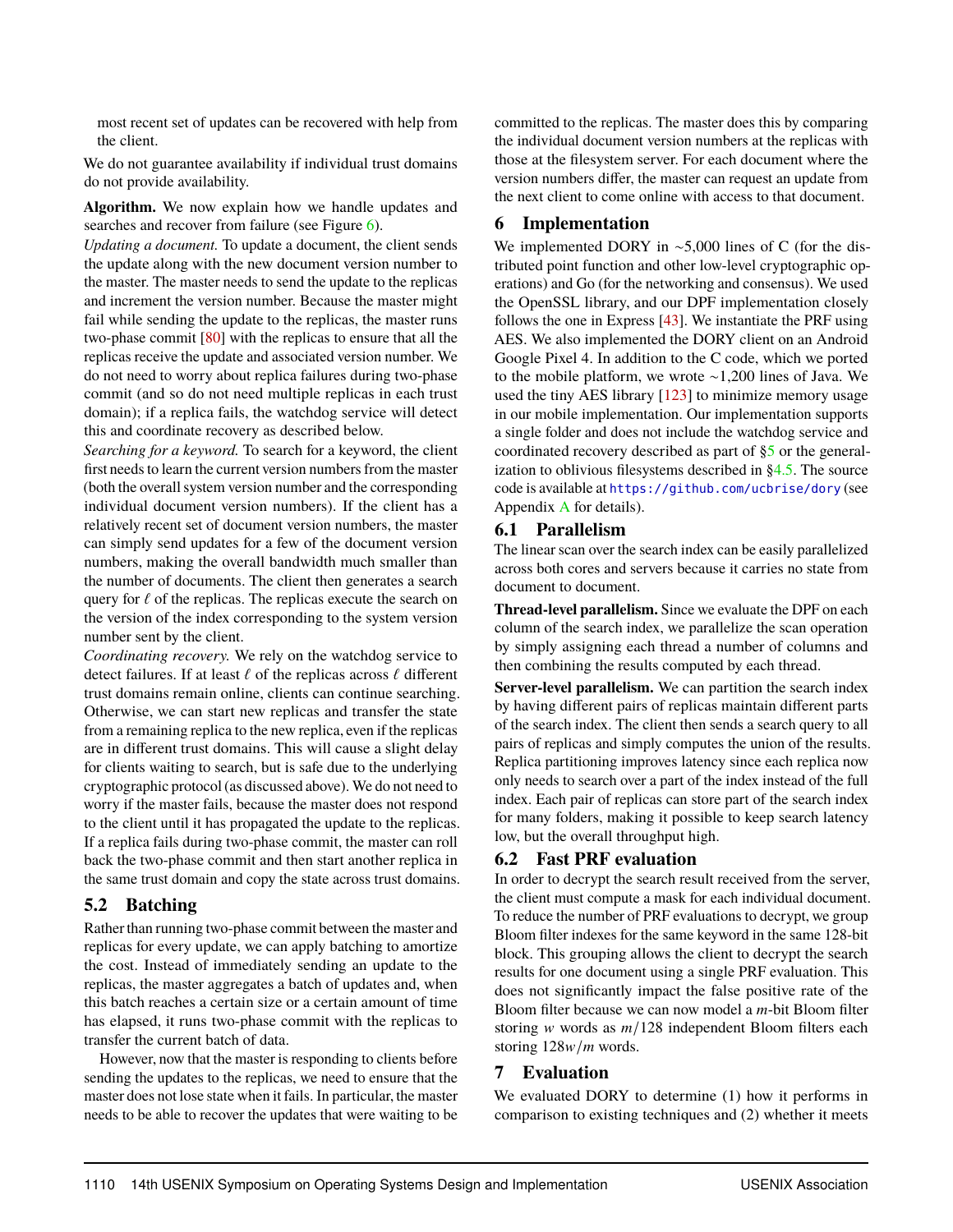<span id="page-11-1"></span>Table 7: On the left, Bloom filter sizes (in bytes) necessary for  $> 1$  expected false positive assuming an average of 73.18 keywords per document where each keyword hashes to 7 Bloom filter indexes (Table [7a\)](#page-11-1). On the right, breakdown of search latency without parallelism and end-to-end search latency with parallelism where *p* is the degree of server parallelism (Table [7b\)](#page-11-1).

(a)

**Docs BF size**  $\leq 2^{10}$ 140 B  $\leq 2^{11}$ 160 B  $\leq 2^{12}$ 180 B  $\leq 2^{13}$ 200 B  $\leq 2^{14}$  $225B$  $\leq 2^{15}$ 250 B  $\leq 2^{16}$ 280 B  $\leq 2^{17}$ 315 B  $\leq 2^{18}$ 350 B  $\leq 2^{19}$ 390 B  $\leq 2^{20}$ 435 B **Docs Time breakdown, p=1 (ms) End-to-end latency (ms)** *Consensus Client Network Server p=1 p=2 p=4*  $2^{10}$ <sup>10</sup> 0.73 0.54 58.67 2.68 62.62 61.81 61.51  $2^{11}$ <sup>11</sup> 0.73 0.87 58.41 4.11 64.12 62.39 61.89  $2^{12}$ <sup>12</sup> 0.73 1.52 57.99 7.09 67.33 64.46 62.92  $2^{13}$ 13 0.73 2.80 58.74 12.03 74.30 68.08 64.78  $2^{14}$ <sup>14</sup> 0.75 5.30 77.88 26.24 110.17 75.76 68.59  $2^{15}$ <sup>15</sup> 0.76 10.18 80.59 50.97 142.50 112.71 76.76  $2^{16}$ <sup>16</sup> 0.81 19.83 100.67 108.78 230.09 147.39 115.50  $2^{17}$ 17 0.86 38.99 119.38 240.45 399.48 243.43 153.56  $2^{18}$ <sup>18</sup> 1.19 76.92 142.28 527.67 748.06 428.40 256.15  $2^{19}$ <sup>19</sup> 1.78 154.37 151.98 1172.46 1480.59 800.98 454.52  $2^{20}$ <sup>20</sup> 2.81 306.34 148.96 2602.83 3060.94 1636.80 862.42

the requirements outlined by the companies we surveyed. We consider the following metrics: latency  $(\S7.2)$ , throughput  $(\S7.3)$ , storage  $(\S7.4)$ , bandwidth  $(\S7.5)$ , and cost  $(\S7.6)$ . We compare DORY's performance to two different variations of DORY as well as plaintext search and a baseline built on ORAM  $(\S7.1)$  that provides similar guarantees to those of DORY. We show that DORY meets the requirements outlined by the companies we surveyed and outperforms (in some cases, by orders of magnitude) our ORAM baseline ([§7.1\)](#page-11-0).

**Experimental setup.** We evaluate DORY on AWS using r5n.4xlarge instances with 128GB of memory and 16 CPUs for the replicas and the master. We use a c5.large client with 4GB of memory and 2 CPUs to model a user's desktop machine. We use an Android Pixel 4 to measure the time to search on a mobile client. We place the two trust domains in different regions (east-1 and east-2) to ensure that machines are in different clusters to model different organizations, although in practice these clusters would likely be geographically close to maximize performance. All communication occurs over TLS. We run experiments for a single folder; a real system would maintain many such folders in parallel.

**System parameters from Enron email dataset.** We use the Enron email dataset, which is commonly used to evaluate searchable encryption schemes [\[22,](#page-15-5) [65,](#page-16-5) [84,](#page-17-11) [94,](#page-17-6) [96,](#page-17-16) [97,](#page-17-7) [129\]](#page-18-2) to set Bloom filter sizes for DORY. We leverage the same standard keyword extraction techniques used in Oblix [\[94\]](#page-17-6): we stemmed the words and removed stopwords and words that were > <sup>20</sup> or < <sup>4</sup> characters long or contained non-alphabetic characters. In the over 500K emails, each email has an average of 73.18 keywords with a standard deviation of 114.89.

<span id="page-11-0"></span>Regarding the configuration of the Bloom filters, each keyword hashes to 7 locations in the Bloom filter, as we found that it provided a reasonable tradeoff between the time to perform the linear scan at the server and bandwidth. We choose the Bloom filter size based on the number of documents in a folder so that, for every search in that folder, the search results have less than one false positive document in expectation. The sizes of the Bloom filters are specified in Table [7a.](#page-11-1)

## **7.1 Baselines**

(b)

We evaluate DORY in comparison to four baselines:

- **ORAM baseline**: Eliminates search access patterns using ORAM (expected to incur a significant overhead). With this baseline, we show how DORY compares to a solution that provides comparable security guarantees.
- **Plaintext search**: Searches over a plaintext inverted index and does not provide any security guarantees (expected to have much lower overhead than DORY).
- **Semihonest DORY**: Modifies the DORY protocol to only provide security against semihonest adversaries (expected to have lower overhead than DORY).
- **Leaky DORY**: Modifies the DORY protocol to allow search access pattern leakage by using only one trust domain and querying the replica directly for the indexes corresponding to a keyword rather than using a DPF (expected to have lower overhead than DORY).

Semihonest DORY illustrates the overhead of the MAC checks necessary to defend against malicious adversaries, and leaky DORY illustrates the overhead of the DPF queries. In all of the baselines except the ORAM baseline, we use the same consensus system as in DORY, although for the baselines where there is only one trust domain (leaky DORY and plaintext search), the master only needs to send update batches to a single trust domain (we model this by placing all servers in the same AWS region). Only the ORAM baseline has security guarantees comparable to those of DORY.

**ORAM baseline.** Many academic works [\[61,](#page-16-8) [65,](#page-16-5) [96,](#page-17-16) [116\]](#page-17-10) point to an inverted index in ORAM [\[54,](#page-16-7)[99\]](#page-17-14) as a way to achieve searchable encryption without search access pattern leakage, making it a natural baseline for searching within a folder. Traditional ORAM is designed for a single client and requires the client to maintain ORAM client state hidden from the server [\[119\]](#page-17-15). A separate line of work explores extending singleuser constructions to multi-user settings [\[10,](#page-15-17) [26,](#page-15-18) [58,](#page-16-22) [91–](#page-17-23)[93\]](#page-17-26). Mayberry et al.'s system [\[93\]](#page-17-26) is particularly fit for our setting as it protects mutually trusting clients (clients with access to a given folder) from a malicious server. For a semi-honest server or for a malicious server for which we have a mechanism to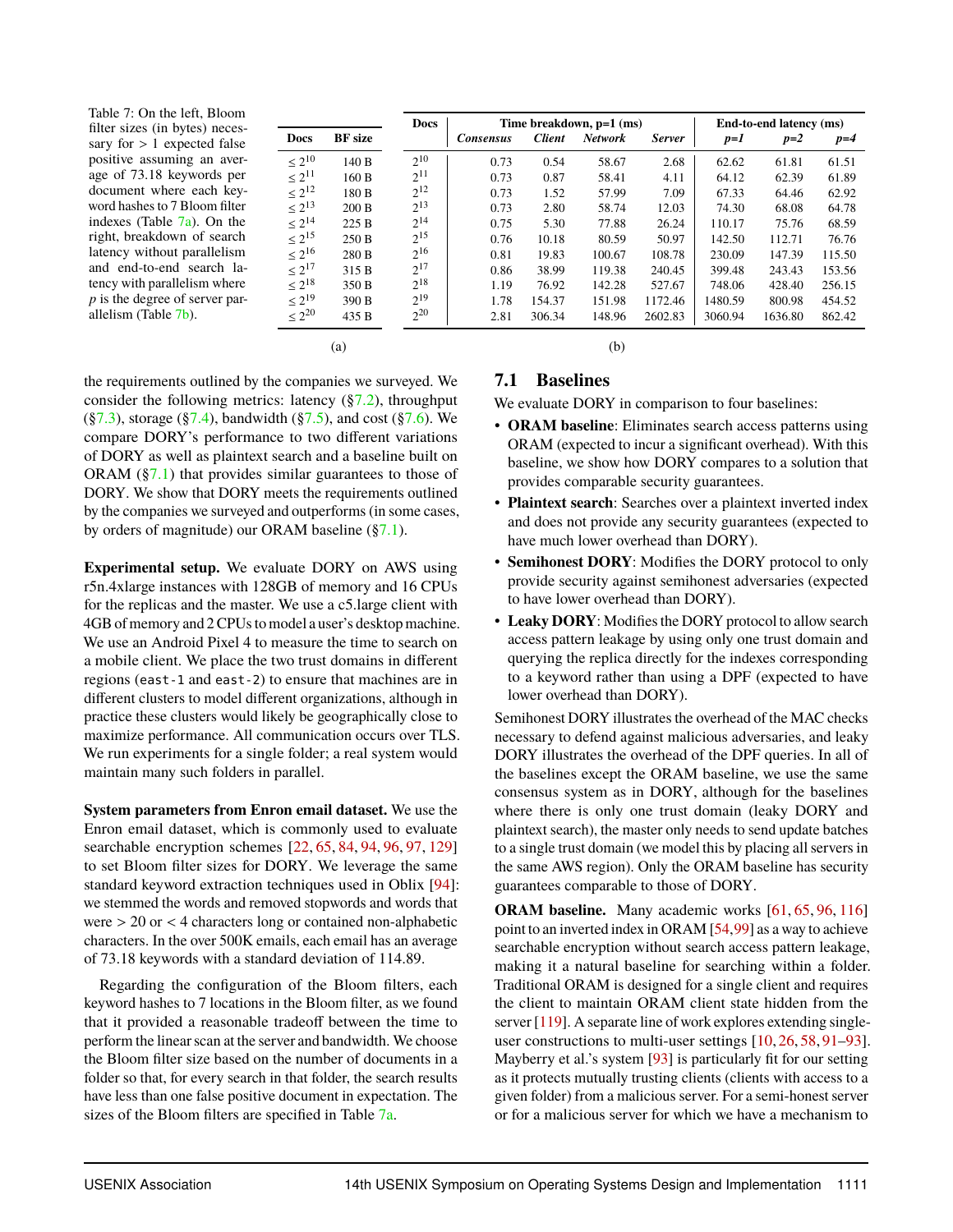verify the data returned (discussed in [§3.4\)](#page-6-2), their protocol uses a single-user ORAM and requires clients to store the encrypted ORAM client at the server. To perform an operation, the client acquires a lock at the server, downloads and decrypts the ORAM client state, performs the operation, encrypts and sends back the state, releasing the lock.

*Client failures.* We observed that the above proposal did not consider client failures. If a client fails after issuing operations at the server but before uploading the updated client ORAM state, the next client's access may leak search access patterns (e.g. if it searched for the same word as the previous client). To handle client failures, we require each client to record a client "prepare" operation at the server, and if it fails before completing, the next client can finish the operation.

*Eliminating frequency leakage.* Popular keywords require multiple ORAM blocks to store all the document identifiers containing that keyword. We need to ensure that the number of blocks accessed doesn't leak the frequency of a keyword due to known attacks [\[102\]](#page-17-12), as DORY does not leak this frequency. For each search, we fetch the maximum number of blocks a keyword maps to. Similarly for each keyword we update in a document, we fetch the maximum number of blocks a keyword maps to and write back a single block.

*Implementation.* We implemented our baseline on top of an existing open-source PathORAM implementation in Go [\[101\]](#page-17-27).

**Evaluation on Enron email dataset.** While DORY's performance relies only on the system parameters and not the contents of the documents themselves, the performance of both our ORAM and plaintext search baselines depends on document contents. We evaluate these baselines using subsets of the Enron email dataset with the same keyword extraction techniques described above. To evaluate different numbers of documents, we take different-sized subsets of the Enron email dataset. We treat updates as adding an entire email to the index. Because the Enron email dataset only has ∼ 528K emails, we do not measure the ORAM and plaintext search baseline beyond that number of documents.

## <span id="page-12-0"></span>**7.2 Latency**

Update latency. Figure [8](#page-12-2) shows that the update latency of DORY is orders of magnitude faster than that of the ORAM baseline. This holds for both the desktop and mobile clients (Figure [9\)](#page-12-3). The baseline requires a number of ORAM accesses (each of which necessitates a round trip) linear in the number of document keywords. In contrast, DORY simply uploads a single encrypted Bloom filter. Update latency determines (1) how long it takes for updates to be reflected in search results and (2) how long the client must remain online. Neither is a concern in DORY where updates are processed in less than 1ms, but the ORAM baseline requires clients to remain online for hours. Note that semihonest DORY has a faster update time than DORY because the client does not have to generate a MAC for every bit in the Bloom filter.

**Search latency.** Table [7b](#page-11-1) shows the breakdown in search

<span id="page-12-2"></span>

<span id="page-12-3"></span>

Figure 9: Latency for mobile client and desktop client. Both plots use a logarithmic scale on both axes.

latency. As the number of documents increases, the majority of time is spent performing the linear scan at the server. This is apparent in Figure [8,](#page-12-2) where leaky DORY's search latency is significantly lower than that of DORY and stays relatively constant as the number of documents increases due to the fact that leaky DORY does not need to perform a linear scan.

Despite overheads incurred due to the linear scan, DORY is orders of magnitude faster than the ORAM baseline. The MAC overhead to protect against malicious adversaries is barely noticeable, as semihonest DORY and DORY have almost identical search latencies. Mobile clients incur additional overhead in comparison to desktop clients (the mobile client spends 5 seconds on client-side processing for 1M documents). This overhead is below 1 second for  $2^{17}$  documents (Figure [9\)](#page-12-3).

By increasing the degree of parallelism *p* and partitioning the search index across replica groups, we can reduce the server time by roughly a factor of *p*, as this time is linear in the number of documents (Figure [8\)](#page-12-2). Parallelism allows us to reach the target latency set by the companies (Table [2\)](#page-3-1).

#### <span id="page-12-1"></span>**7.3 Throughput**

DORY achieves significantly higher throughput than the ORAM baseline (Figure [10\)](#page-13-3). Parallelism improves DORY's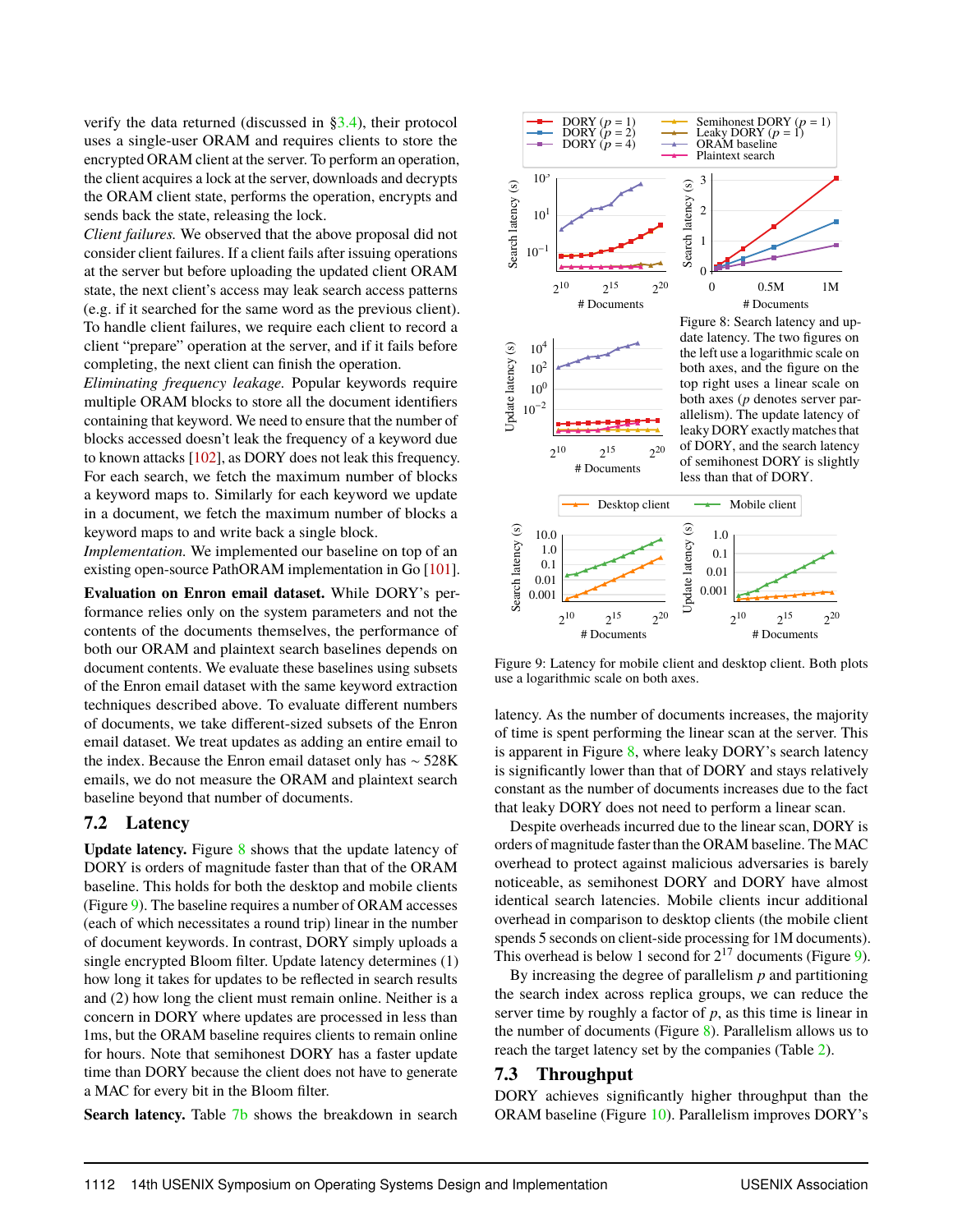<span id="page-13-3"></span>

Figure 10: Throughput under a variety of workloads (U indicates updates, S indicates searches). The performance of semihonest DORY closely matches that of DORY. All plots use a logarithmic scale on both axes.

<span id="page-13-4"></span>

Figure 11: Effect of parallelism (*p* denotes the degree of parallelism) on throughput for different workloads (U indicates updates, S indicates searches).

throughput by roughly a factor of *p* for larger numbers of documents (Figure [11\)](#page-13-4). Relative to other workloads, DORY performs best under update-heavy workloads (updates require an insertion while searches require a linear scan), and the ORAM baseline performs best under search-heavy workloads (searches require fewer ORAM accesses than updates).

## <span id="page-13-1"></span>**7.4 Storage**

**Server state.** Figure [12](#page-13-5) shows how DORY uses substantially less storage space at the server than the ORAM baseline and storage space comparable to that of a plaintext inverted index. DORY's index continues to grow at a constant rate for large numbers of documents while the index for plaintext search grows more slowly, making the plaintext search index smaller than the DORY search index for larger numbers of documents.

<span id="page-13-0"></span>**Client state.** DORY only requires that the client store three 128-bit keys. To generate an update or decrypt a search result, the client also needs to know the version number for each document. To minimize bandwidth, the client can optionally cache the latest version numbers so that it only needs to retrieve the version numbers that changed. For 45K documents (the highest average number of documents per user among the companies we surveyed), storing these version numbers would require 175.8KB. For 1M documents, storing these would require 3.84MB. Our ORAM baseline only requires the client to store a single 128-bit AES key to encrypt and decrypt the ORAM client, and plaintext search requires no client storage.

<span id="page-13-5"></span>

## **7.5 Bandwidth**

Search and update bandwidth is also much smaller in DORY than in the ORAM baseline (Figure [12\)](#page-13-5). The ORAM baseline incurs a significant overhead by sending the encrypted client state, but ORAM accesses are responsible for the majority of the communication. In contrast, the search bandwidth in DORY is linear in the number of documents, and the update bandwidth depends on the size of the Bloom filter. MACs are responsible for a significant part of the update bandwidth in DORY, which is why semihonest DORY has much lower update bandwidth. The difference in search bandwidth between leaky DORY and DORY is due to the size of the DPF keys; however, unlike plaintext search, the search bandwidth for both is still linear in the number of documents. We do not include the bandwidth to retrieve version numbers for individual document numbers in DORY, as these version numbers can for the most part be cached at the client as described above.

<span id="page-13-2"></span>**Comparison to client index.** To evaluate the practicality of a client-side index instead of DORY, we built an inverted index over the Enron email dataset using a B+ tree. We found that the index is 159.9MB and while it is feasible to store this amount of data, even on a mobile device, synchronization requires significant bandwidth. One way to keep this data structure updated would be to require each client to download the contents of every update. However, this solution requires the same amount of bandwidth as syncing all the files locally, which we were trying to avoid in the first place. Instead, we could keep an encrypted copy of the client index at the server. Which part of the index is updated leaks information about the document contents, and so whenever a client performs an update, it must encrypt the entire index and send it to the server. Before a client updates or searches, it must download the most recent copy of the search index. This results in roughly a 365× increase in search bandwidth and a  $3,334\times$  increase in update bandwidth in comparison to DORY.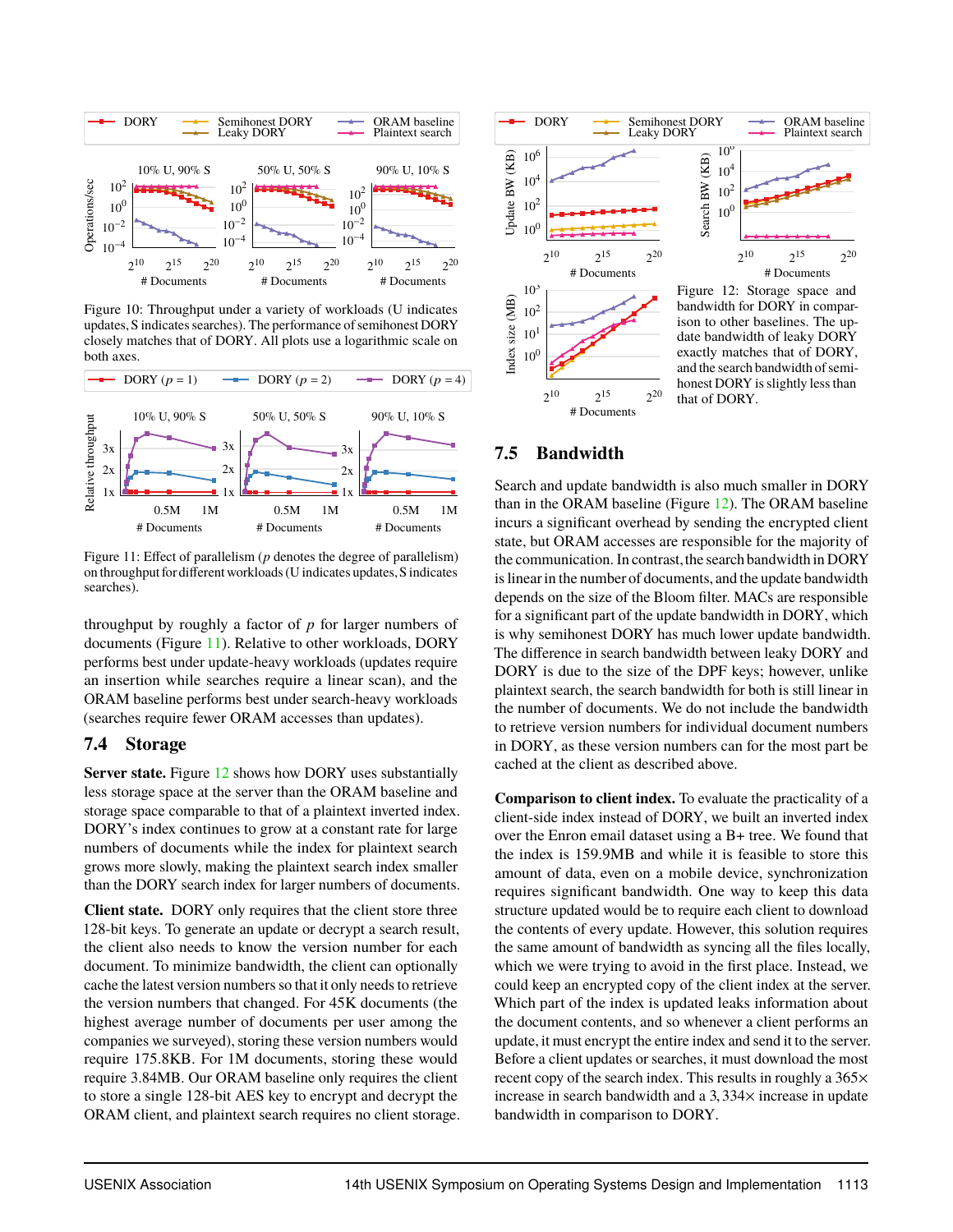## **7.6 Cost**

The companies we surveyed estimated a workload with 50% updates and 50% searches, and the highest average number of documents per user reported was 45K. The throughput of two replicas and a master operating on a folder of 45K documents under this workload is 19.5 operations/second. One of the companies reported that active users make roughly 50 updates per day, and so based on 100 operations per day and the cost to run a single r5n.4xlarge instance (\$1.192/hour), each user costs roughly \$0.0509 per month, well under the maximum permissible cost per user per month of \$0.70-\$5.54 reported by the companies. Depending on the way in which trust is distributed (see  $\S2.4$ ), trust domains may incur additional setup and maintenance costs not captured by our calculation.

## <span id="page-14-0"></span>**8 Related Work**

**Symmetric Searchable Encryption (SSE).** A long line of work has examined the problem of Symmetric Searchable Encryption (SSE) [\[23,](#page-15-0) [25,](#page-15-1) [35,](#page-15-2) [37–](#page-15-3)[40,](#page-15-4) [50,](#page-16-1) [52,](#page-16-2) [67,](#page-16-3) [68,](#page-16-4) [97,](#page-17-7) [111,](#page-17-8) [114,](#page-17-9) [116\]](#page-17-10), summarized in the following surveys [\[18,](#page-15-24) [59,](#page-16-27) [103\]](#page-17-28). Many of these schemes assume a single user and do not support efficient revocation, but more importantly, they permit some search access pattern leakage, opening the door to attacks [\[22,](#page-15-5)[65](#page-16-5)[,72,](#page-16-6)[84,](#page-17-11)[102](#page-17-12)[,106,](#page-17-13)[129\]](#page-18-2). SEAL [\[39\]](#page-15-25) explicitly allows developers to tradeoff between leakage and performance.

**Multi-server SSE and ORAM.** Some SSE schemes use multiple servers to improve efficiency but still permit leakage, with some providing richer functionality than simple keyword search [\[15,](#page-15-6) [45,](#page-16-9) [64,](#page-16-11) [78,](#page-16-28) [100,](#page-17-29) [108\]](#page-17-17). Bösch et al. [\[19\]](#page-15-7) and Hoang et al. [\[62\]](#page-16-10) use multiple servers to hide search access patterns and improve efficiency. Hoang et al. [\[62\]](#page-16-10) use a similar table layout where updates and searches correspond to different dimensions in the table. However, both schemes do not support multiple users, assume honest-but-curious servers, and require expensive updates to hide the document being updated. Our scheme also has similarities to distributed ORAM schemes that leverage multiple servers to hide access patterns with improved efficiency [\[3,](#page-15-26) [42,](#page-16-29) [55,](#page-16-30) [89,](#page-17-30) [117\]](#page-17-31). Implementing search with one of these schemes would still require clients to perform an ORAM access for every document keyword during an update.

**Multi-user SSE and ORAM.** Many existing multi-user searchable encryption schemes that support fast revocation use a different key for each user and leverage proxy encryption [\[8,](#page-15-27)[13\]](#page-15-28) or pairings [\[13,](#page-15-28)[74,](#page-16-31)[104,](#page-17-32)[122\]](#page-18-6). This class of schemes use deterministic query encryption algorithms that leak search access patterns. The most efficient ORAM constructions assume a single user, with multi-user ORAMs incurring a much larger overhead by leveraging expensive tools such as multiparty computation (MPC) [\[10,](#page-15-17) [26,](#page-15-18) [58,](#page-16-22) [91,](#page-17-23) [92\]](#page-17-24).

**SSE and ORAM with trusted hardware.** One way to improve performance and,in the case of search, potentially reduce leakage is by leveraging trusted hardware. ZeroTrace [\[113\]](#page-17-33), Obliviate [\[5\]](#page-15-29), ObliDB [\[44\]](#page-16-32), GhostRider [\[83\]](#page-17-34), Tiny ORAM [\[46\]](#page-16-33),

and Shroud [\[87\]](#page-17-35) combine oblivious techniques with trusted hardware. HardIDX [\[49\]](#page-16-34), Oblix [\[94\]](#page-17-6), POSUP [\[60\]](#page-16-35), and Amjad et al. [\[6\]](#page-15-30) use trusted hardware specifically for the problem of searching on encrypted data. Unlike DORY, such solutions only require a single server, but they necessitate both additional trust assumptions (due to known side-channel attacks) and additional deployment costs.

**Prior use of DPFs in systems.** Splinter [\[125\]](#page-18-7) uses function secret sharing (both DPFs and range queries) to allow users to efficiently make private queries on a public, immutable database. DURASIFT [\[45\]](#page-16-9) uses DPFs with MPC across multiple servers to support boolean expressions of keyword searches for multiple users without leaking search access patterns. However, its techniques incur significant overhead in comparison to ours, and the authors consider thousands rather than millions of documents. Floram [\[42\]](#page-16-29) uses DPFs to implement a distributed-trust ORAM that has linear costs but fast concrete performance. Metadata-hiding communication also benefits from DPFs (e.g. Riposte [\[32\]](#page-15-31) and Express [\[43\]](#page-16-26)).

**BFT consensus and fault-tolerance.** BFT consensus [\[1,](#page-15-20) [16,](#page-15-21) [24,](#page-15-22)[33,](#page-15-23)[77\]](#page-16-24) is a classical problem. Prior work has explored reducing the number of participants in BFT consensus by separating agreement from execution [\[127\]](#page-18-8), only activating some nodes when failures are detected [\[41,](#page-16-36) [69,](#page-16-37) [126\]](#page-18-9), relaxing synchrony assumptions  $[2,85,105]$  $[2,85,105]$  $[2,85,105]$ , adopting a hybrid fault model  $[105]$ , and using an attested, append-only log [\[29\]](#page-15-33). A separate line of theoretical work considers Byzantine fault-tolerance specifically for the case of private information retrieval [\[12,](#page-15-34) [14,](#page-15-35) [47,](#page-16-38) [120\]](#page-18-10) using information-theoretic tools.

**Oblivious systems.** ObliviStore [\[118\]](#page-17-38), Obladi [\[34\]](#page-15-36), Opaque [\[130\]](#page-18-11), Cipherbase [\[7\]](#page-15-37), and Taostore [\[112\]](#page-17-39) are practical systems for obliviously storing and querying data (not necessarily for the problem of searchable encryption).

## **9 Conclusion**

DORY is an encrypted search system that distributes trust to meet real-world efficiency and security requirements. By reexamining the system model, we are able to build a system that is performant without leaking search access patterns.

**Acknowledgments.** We would like to thank Zoë Bohn, Henry Corrigan-Gibbs, Ioannis Demertzis, Saba Eskandarian, Vivian Fang, David Mazières, Rishabh Poddar, and Wenting Zheng for providing feedback on early drafts. We also thank the leadership of Keybase, PreVeil, SpiderOak, Sync, and Tresorit for generously taking the time to meet with us and discuss their use cases. We thank the OSDI anonymous reviewers for their detailed feedback, and our shepherd Andreas Haeberlen for his working reviewing our camera-ready. This work was supported in part by the NSF CISE Expeditions Award CCF-1730628, and gifts from the Sloan Foundation, Bakar Program, Alibaba, Amazon Web Services, Ant Financial, Capital One, Ericsson, Facebook, Futurewei, Google, Intel, Microsoft, Nvidia, Scotiabank, Splunk, and VMware. This work was also supported by a NSF GRFP fellowship.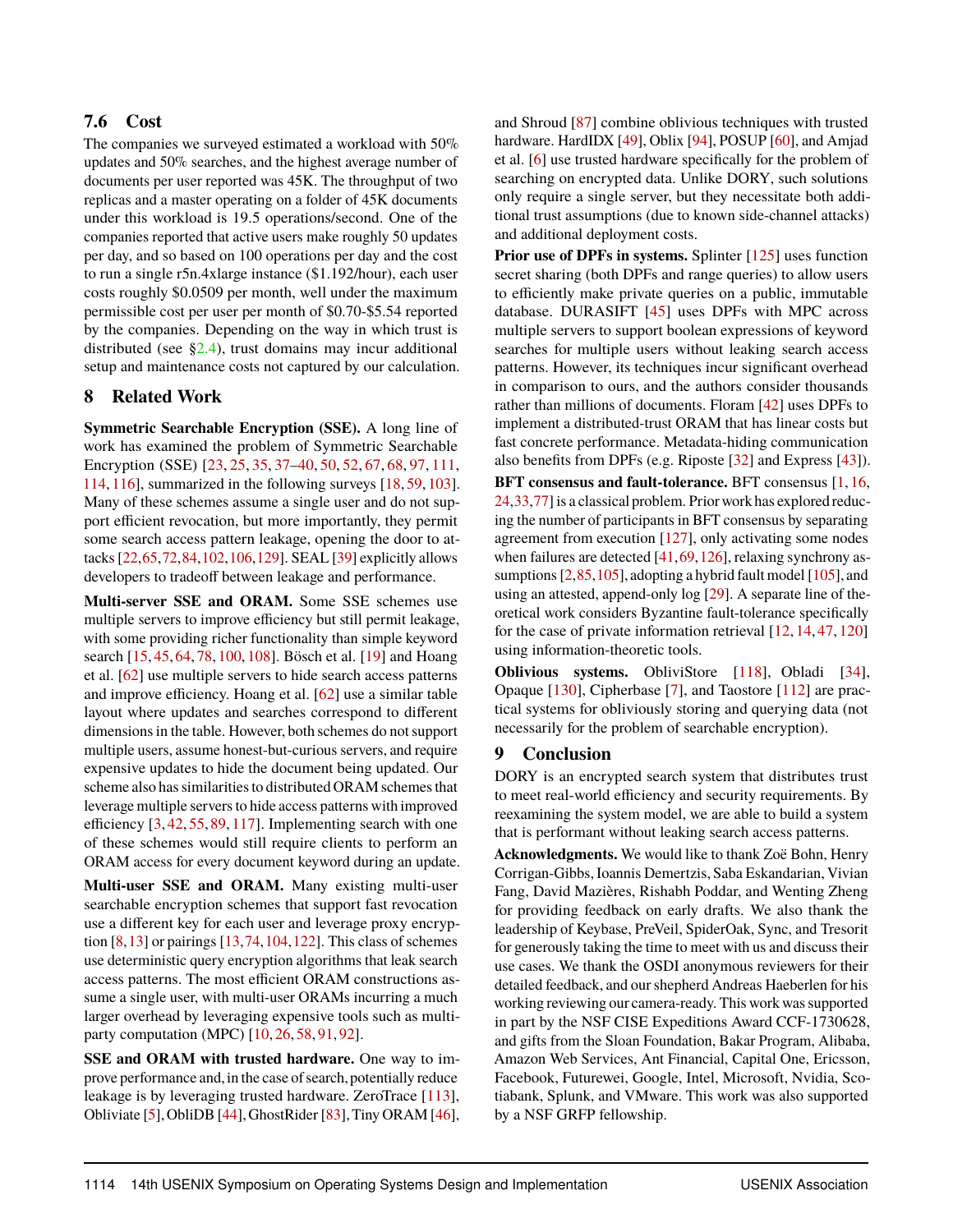#### **References**

- <span id="page-15-20"></span>[1] M. Abd-El-Malek, G. R. Ganger, G. R. Goodson, M. K. Reiter, and J. J. Wylie. Fault-scalable byzantine fault-tolerant services. *SOSP*, 39(5):59–74, 2005.
- <span id="page-15-32"></span>[2] I. Abraham, S. Devadas, D. Dolev, K. Nayak, and L. Ren. Efficient synchronous byzantine consensus. *arXiv preprint arXiv:1704.02397*, 2017.
- <span id="page-15-26"></span>[3] I. Abraham, C. W. Fletcher, K. Nayak, B. Pinkas, and L. Ren. Asymptotically tight bounds for composing ORAM with PIR. In *PKC*, pages 91–120. Springer, 2017.
- <span id="page-15-14"></span>[4] S. Ackerman. Lavabit email service abruptly shut down citing government interference, 2013. [https://www.theguardian.com/technology/2013/aug/](https://www.theguardian.com/technology/2013/aug/08/lavabit-email-shut-down-edward-snowden) [08/lavabit-email-shut-down-edward-snowden](https://www.theguardian.com/technology/2013/aug/08/lavabit-email-shut-down-edward-snowden).
- <span id="page-15-29"></span>[5] A. Ahmad, K. Kim, M. I. Sarfaraz, and B. Lee. OBLIVIATE: A Data Oblivious Filesystem for Intel SGX. In *NDSS*, 2018.
- <span id="page-15-30"></span>[6] G. Amjad, S. Kamara, and T. Moataz. Forward and backward private searchable encryption with SGX. In *Proceedings of the 12th European Workshop on Systems Security*, pages 1–6, 2019.
- <span id="page-15-37"></span>[7] A. Arasu, S. Blanas, K. Eguro, R. Kaushik, D. Kossmann, R. Ramamurthy, and R. Venkatesan. Orthogonal security with cipherbase. In *CIDR*, 2013.
- <span id="page-15-27"></span>[8] M. R. Asghar, G. Russello, B. Crispo, and M. Ion. Supporting complex queries and access policies for multi-user encrypted databases. In *Workshop on Cloud computing security workshop*, pages 77–88. ACM, 2013.
- <span id="page-15-13"></span>[9] M. Backes, C. Cachin, and A. Oprea. Secure key-updating for lazy revocation. In *ESORICS*, pages 327–346. Springer, 2006.
- <span id="page-15-17"></span>[10] M. Backes, A. Herzberg, A. Kate, and I. Pryvalov. Anonymous ram. In *ESORICS*, pages 344–362. Springer, 2016.
- <span id="page-15-16"></span>[11] M. Bailleu, J. Thalheim, P. Bhatotia, C. Fetzer, M. Honda, and K. Vaswani. {SPEICHER}: Securing lsm-based key-value stores using shielded execution. In *FAST*, pages 173–190, 2019.
- <span id="page-15-34"></span>[12] K. Banawan and S. Ulukus. The capacity of private information retrieval from byzantine and colluding databases. *IEEE Transactions on Information Theory*, 65(2):1206–1219, 2018.
- <span id="page-15-28"></span>[13] F. Bao, R. H. Deng, X. Ding, and Y. Yang. Private query on encrypted data in multi-user settings. In *Information Security Practice and Experience*, pages 71–85. Springer, 2008.
- <span id="page-15-35"></span>[14] A. Beimel and Y. Stahl. Robust information-theoretic private information retrieval. In *International Conference on Security in Communication Networks*, pages 326–341. Springer, 2002.
- <span id="page-15-6"></span>[15] S. M. Bellovin and W. R. Cheswick. Privacy-enhanced searches using encrypted bloom filters. *IACR Cryptology ePrint Archive*, 2007.
- <span id="page-15-21"></span>[16] A. Bessani, J. Sousa, and E. E. Alchieri. State machine replication for the masses with BFT-SMaRt. In *2014 44th Annual IEEE/IFIP International Conference on Dependable Systems and Networks*, pages 355–362. IEEE, 2014.
- <span id="page-15-19"></span>[17] D. Boneh, C. Gentry, B. Lynn, and H. Shacham. Aggregate and verifiably encrypted signatures from bilinear maps. In *EUROCRYPT*, pages 416–432. Springer, 2003.
- <span id="page-15-24"></span>[18] C. Bösch, P. Hartel, W. Jonker, and A. Peter. A survey of provably secure searchable encryption. *ACM Computing Surveys (CSUR)*, 47(2):1–51, 2014.
- <span id="page-15-7"></span>[19] C. Bösch, A. Peter, B. Leenders, H. W. Lim, Q. Tang, H. Wang, P. Hartel, and W. Jonker. Distributed searchable symmetric encryption. In *PST*, pages 330–337. IEEE, 2014.
- <span id="page-15-8"></span>[20] E. Boyle, N. Gilboa, and Y. Ishai. Function secret sharing. In *EUROCRYPT*, pages 337–367. Springer, 2015.
- <span id="page-15-9"></span>[21] E. Boyle, N. Gilboa, and Y. Ishai. Function secret sharing: Improvements and extensions. In *CCS*, pages 1292–1303. ACM, 2016.
- <span id="page-15-5"></span>[22] D. Cash, P. Grubbs, J. Perry, and T. Ristenpart. Leakage-abuse attacks against searchable encryption. In *CCS*, pages 668–679. ACM, 2015.
- <span id="page-15-0"></span>[23] D. Cash, J. Jaeger, S. Jarecki, C. S. Jutla, H. Krawczyk, M.-C. Rosu, and M. Steiner. Dynamic searchable encryption in very-large databases: data structures and implementation. In *NDSS*, volume 14, pages 23–26. Citeseer, 2014.
- <span id="page-15-22"></span>[24] M. Castro, B. Liskov, et al. Practical byzantine fault tolerance. In *OSDI*, volume 99, pages 173–186, 1999.
- <span id="page-15-1"></span>[25] Y.-C. Chang and M. Mitzenmacher. Privacy preserving keyword searches on remote encrypted data. In *ASIACRYPT*, pages 442–455. Springer, 2005.
- <span id="page-15-18"></span>[26] W. Chen and R. A. Popa. Metal: A metadata-hiding file sharing system. In *NDSS*, 2020.
- <span id="page-15-10"></span>[27] B. Chor, O. Goldreich, E. Kushilevitz, and M. Sudan. Private information retrieval. In *FOCS*, pages 41–50. IEEE, 1995.
- <span id="page-15-11"></span>[28] B. Chor, O. Goldreich, E. Kushilevitz, and M. Sudan. Private information retrieval. *Journal of the ACM*, 45(6):965–982, 1998.
- <span id="page-15-33"></span>[29] B.-G. Chun, P. Maniatis, S. Shenker, and J. Kubiatowicz. Attested append-only memory: Making adversaries stick to their word. *ACM SIGOPS Operating Systems Review*, 41(6):189– 204, 2007.
- <span id="page-15-38"></span>[30] W. Cohen. Enron email dataset, 2015. [http://www.cs.cmu.](http://www.cs.cmu.edu/~enron/) [edu/~enron/](http://www.cs.cmu.edu/~enron/).
- <span id="page-15-15"></span>[31] H. Corrigan-Gibbs and D. Boneh. Prio: Private, robust, and scalable computation of aggregate statistics. In *NSDI*, pages 259–282, 2017.
- <span id="page-15-31"></span>[32] H. Corrigan-Gibbs, D. Boneh, and D. Mazières. Riposte: An anonymous messaging system handling millions of users. In *Security & Privacy*, pages 321–338. IEEE, 2015.
- <span id="page-15-23"></span>[33] J. Cowling, D. Myers, B. Liskov, R. Rodrigues, and L. Shrira. HQ replication: A hybrid quorum protocol for byzantine fault tolerance. In *OSDI*, pages 177–190, 2006.
- <span id="page-15-36"></span>[34] N. Crooks, M. Burke, E. Cecchetti, S. Harel, R. Agarwal, and L. Alvisi. Obladi: Oblivious serializable transactions in the cloud. In *OSDI*, pages 727–743, 2018.
- <span id="page-15-2"></span>[35] R. Curtmola, J. Garay, S. Kamara, and R. Ostrovsky. Searchable symmetric encryption: improved definitions and efficient constructions. *Journal of Computer Security*, 19(5):895–934, 2011.
- <span id="page-15-12"></span>[36] E. Dauterman, E. Feng, E. Luo, R. A. Popa, and I. Stoica. DORY: An encrypted search system with distributed trust. *IACR Cryptology ePrint Archive*, 2020:1280, 2020.
- <span id="page-15-3"></span>[37] I. Demertzis, J. G. Chamani, D. Papadopoulos, and C. Papamanthou. Dynamic searchable encryption with small client storage. In *NDSS*, 2020.
- [38] I. Demertzis, D. Papadopoulos, and C. Papamanthou. Searchable encryption with optimal locality: Achieving sublogarithmic read efficiency. In *CRYPTO*, 2018.
- <span id="page-15-25"></span>[39] I. Demertzis, D. Papadopoulos, C. Papamanthou, and S. Shintre. SEAL: Attack mitigation for encrypted databases via adjustable leakage. In *USENIX Security*, 2020.
- <span id="page-15-4"></span>[40] I. Demertzis and C. Papamanthou. Fast searchable encryption with tunable locality. In *SIGMOD*, 2017.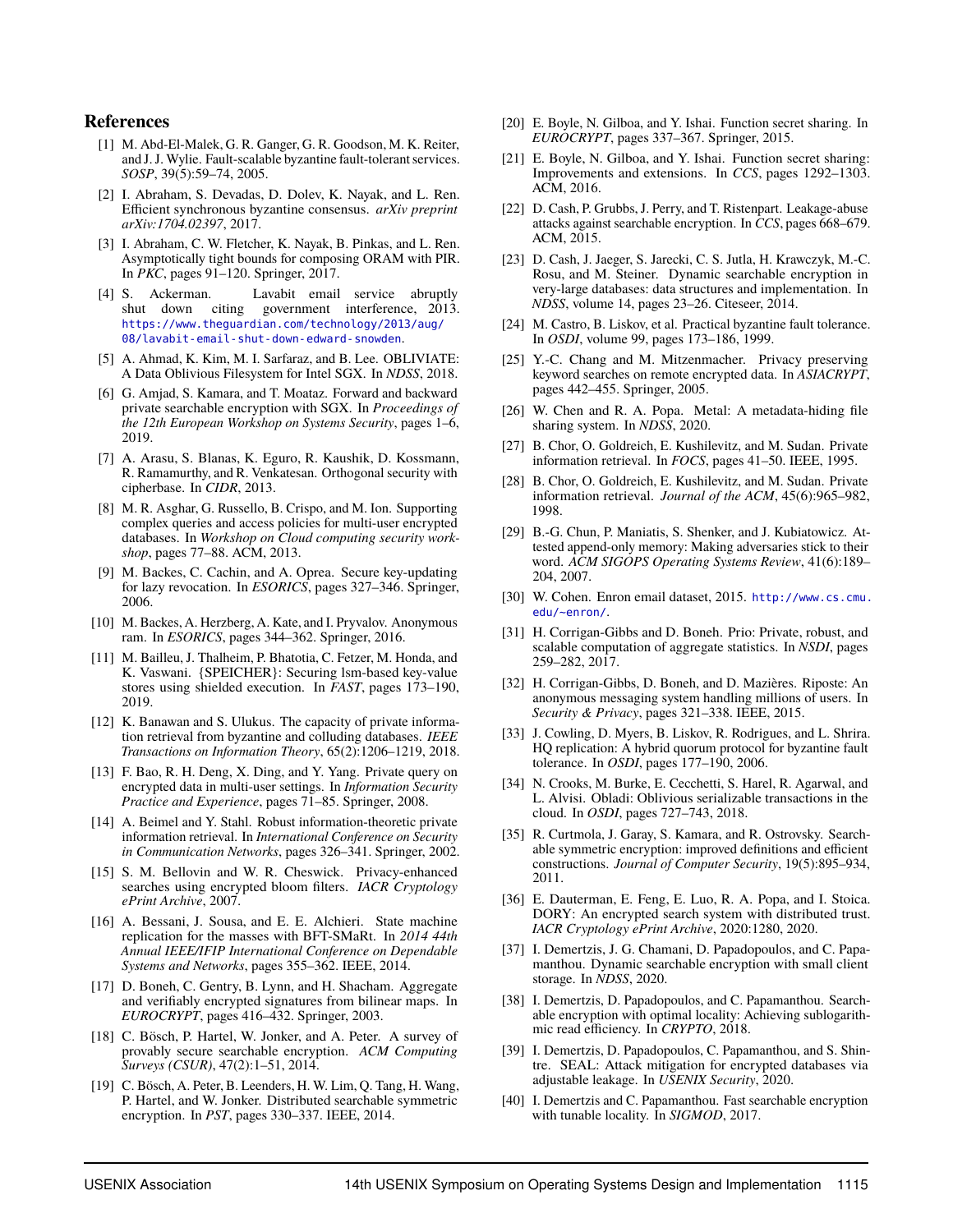- <span id="page-16-36"></span>[41] T. Distler, C. Cachin, and R. Kapitza. Resource-efficient byzantine fault tolerance. *IEEE transactions on computers*, 65(9):2807–2819, 2015.
- <span id="page-16-29"></span>[42] J. Doerner and A. Shelat. Scaling oram for secure computation. In *CCS*, pages 523–535. ACM, 2017.
- <span id="page-16-26"></span>[43] S. Eskandarian, H. Corrigan-Gibbs, M. Zaharia, and D. Boneh. Express: Lowering the cost of metadata-hiding communication with cryptographic privacy. arXiv preprint nication with cryptographic privacy. *arXiv:1911.09215*, 2019.
- <span id="page-16-32"></span>[44] S. Eskandarian and M. Zaharia. ObliDB: oblivious query processing for secure databases. *VLDB*, 13(2):169–183, 2019.
- <span id="page-16-9"></span>[45] B. H. Falk, S. Lu, and R. Ostrovsky. Durasift: A robust, decentralized, encrypted database supporting private searches with complex policy controls. In *WPES*, pages 26–36, 2019.
- <span id="page-16-33"></span>[46] C. W. Fletcher, L. Ren, A. Kwon, M. Van Dijk, E. Stefanov, D. Serpanos, and S. Devadas. A low-latency, low-area hardware oblivious RAM controller. In *FCCM*, pages 215–222. IEEE, 2015.
- <span id="page-16-38"></span>[47] R. Freij-Hollanti, O. W. Gnilke, C. Hollanti, and D. A. Karpuk. Private information retrieval from coded databases with colluding servers. *SIAM Journal on Applied Algebra and Geometry*, 1(1):647–664, 2017.
- <span id="page-16-14"></span>[48] K. E. Fu. *Group sharing and random access in cryptographic storage file systems*. PhD thesis, Massachusetts Institute of Technology, 1999.
- <span id="page-16-34"></span>[49] B. Fuhry, R. Bahmani, F. Brasser, F. Hahn, F. Kerschbaum, and A.-R. Sadeghi. HardIDX: Practical and secure index with SGX. In *IFIP Annual Conference on Data and Applications Security and Privacy*, pages 386–408. Springer, 2017.
- <span id="page-16-1"></span>[50] S. Garg, P. Mohassel, and C. Papamanthou. Tworam: efficient oblivious ram in two rounds with applications to searchable encryption. In *CRYPTO*, pages 563–592. Springer, 2016.
- <span id="page-16-12"></span>[51] N. Gilboa and Y. Ishai. Distributed point functions and their applications. In *EUROCRYPT*, pages 640–658. Springer, 2014.
- <span id="page-16-2"></span>[52] E.-J. Goh et al. Secure indexes. *IACR Cryptology ePrint Archive*, 2003:216, 2003.
- <span id="page-16-15"></span>[53] E.-J. Goh, H. Shacham, N. Modadugu, and D. Boneh. Sirius: Securing remote untrusted storage. In *NDSS*, volume 3, pages 131–145, 2003.
- <span id="page-16-7"></span>[54] O. Goldreich and R. Ostrovsky. Software protection and simulation on oblivious RAMs. *Journal of the ACM (JACM)*, 43(3):431–473, 1996.
- <span id="page-16-30"></span>[55] S. D. Gordon, J. Katz, and X. Wang. Simple and efficient two-server ORAM. In *ASIACRYPT*, pages 141–157. Springer, 2018.
- <span id="page-16-16"></span>[56] D. Grolimund, L. Meisser, S. Schmid, and R. Wattenhofer. Cryptree: A folder tree structure for cryptographic file systems. In *SRDS*, pages 189–198. IEEE, 2006.
- <span id="page-16-21"></span>[57] P. Grubbs, T. Ristenpart, and V. Shmatikov. Why your encrypted database is not secure. In *HotOS*, pages 162–168, 2017.
- <span id="page-16-22"></span>[58] A. Hamlin, R. Ostrovsky, M. Weiss, and D. Wichs. Private anonymous data access. In *EUROCRYPT*, pages 244–273. Springer, 2019.
- <span id="page-16-27"></span>[59] A. Hamlin, N. Schear, E. Shen, M. Varia, S. Yakoubov, and A. Yerukhimovich. *Cryptography for big data security*. Taylor & Francis LLC, CRC Press, 2016.
- <span id="page-16-35"></span>[60] T. Hoang, M. O. Ozmen, Y. Jang, and A. A. Yavuz. Hardwaresupported ORAM in effect: Practical oblivious search and update on very large dataset. *PETS*, (1):172–191, 2019.
- <span id="page-16-8"></span>[61] T. Hoang, A. A. Yavuz, F. B. Durak, and J. Guajardo. Oblivious dynamic searchable encryption on distributed cloud systems. In *IFIP Annual Conference on Data and Applications Security and Privacy*, pages 113–130. Springer, 2018.
- <span id="page-16-10"></span>[62] T. Hoang, A. A. Yavuz, and J. Guajardo. Practical and secure dynamic searchable encryption via oblivious access on distributed data structure. In *CCS*, pages 302–313. ACM, 2016.
- <span id="page-16-18"></span>[63] Y. Hu, S. Kumar, and R. A. Popa. Ghostor: Toward a secure data-sharing system from decentralized trust. In *NSDI*, pages 851–877, 2020.
- <span id="page-16-11"></span>[64] Y. Ishai, E. Kushilevitz, S. Lu, and R. Ostrovsky. Private large-scale databases with distributed searchable symmetric encryption. In *Cryptographers' Track at the RSA Conference*, pages 90–107. Springer, 2016.
- <span id="page-16-5"></span>[65] M. S. Islam, M. Kuzu, and M. Kantarcioglu. Access pattern disclosure on searchable encryption: Ramification, attack and mitigation. In *NDSS*, volume 20, page 12. Citeseer, 2012.
- <span id="page-16-17"></span>[66] M. Kallahalla, E. Riedel, R. Swaminathan, Q. Wang, and K. Fu. Plutus: Scalable secure file sharing on untrusted storage. In *FAST*, volume 3, pages 29–42, 2003.
- <span id="page-16-3"></span>[67] S. Kamara and C. Papamanthou. Parallel and dynamic searchable symmetric encryption. In *Financial Cryptography and Data Security*, pages 258–274. Springer, 2013.
- <span id="page-16-4"></span>[68] S. Kamara, C. Papamanthou, and T. Roeder. Dynamic searchable symmetric encryption. In *CCS*, pages 965–976. ACM, 2012.
- <span id="page-16-37"></span>[69] R. Kapitza, J. Behl, C. Cachin, T. Distler, S. Kuhnle, S. V. Mohammadi, W. Schröder-Preikschat, and K. Stengel. Cheap-BFT: resource-efficient byzantine fault tolerance. In *EuroSys*, pages 295–308, 2012.
- <span id="page-16-19"></span>[70] N. Karapanos, A. Filios, R. A. Popa, and S. Capkun. Verena: End-to-end integrity protection for web applications. In *security & Privacy*, pages 895–913. IEEE, 2016.
- <span id="page-16-13"></span>[71] J. Katz and A. Y. Lindell. Aggregate message authentication codes. In *Cryptographers' Track at the RSA Conference*, pages 155–169, 2008.
- <span id="page-16-6"></span>[72] G. Kellaris, G. Kollios, K. Nissim, and A. O'neill. Generic attacks on secure outsourced databases. In *CCS*, pages 1329– 1340, 2016.
- <span id="page-16-0"></span>[73] Keybase. <https://keybase.io/>, Accessed 26 May 2020.
- <span id="page-16-31"></span>[74] A. Kiayias, O. Oksuz, A. Russell, O. Tang, and B. Wang. Efficient encrypted keyword search for multi-user data sharing. In *ESORICS*, pages 173–195. Springer, 2016.
- <span id="page-16-20"></span>[75] B. H. Kim and D. Lie. Caelus: Verifying the consistency of cloud services with battery-powered devices. In *Security & Privacy*, pages 880–896. IEEE, 2015.
- <span id="page-16-23"></span>[76] S. Korokithakis. Writing a full-text search engine using bloom filters, December 2013. [https://www.stavros.io/posts/](https://www.stavros.io/posts/bloom-filter-search-engine/) [bloom-filter-search-engine/](https://www.stavros.io/posts/bloom-filter-search-engine/).
- <span id="page-16-24"></span>[77] R. Kotla, L. Alvisi, M. Dahlin, A. Clement, and E. Wong. Zyzzyva: speculative byzantine fault tolerance. *SOSP*, 41(6):45–58, 2007.
- <span id="page-16-28"></span>[78] M. Kuzu, M. S. Islam, and M. Kantarcioglu. Efficient similarity search over encrypted data. In *2012 IEEE 28th International Conference on Data Engineering*, pages 1156–1167. IEEE, 2012.
- <span id="page-16-25"></span>[79] L. Lamport, R. Shostak, and M. Pease. The byzantine generals problem. *ACM Transactions on Programming Languages and Systems*, 4(3):382–401, 1982.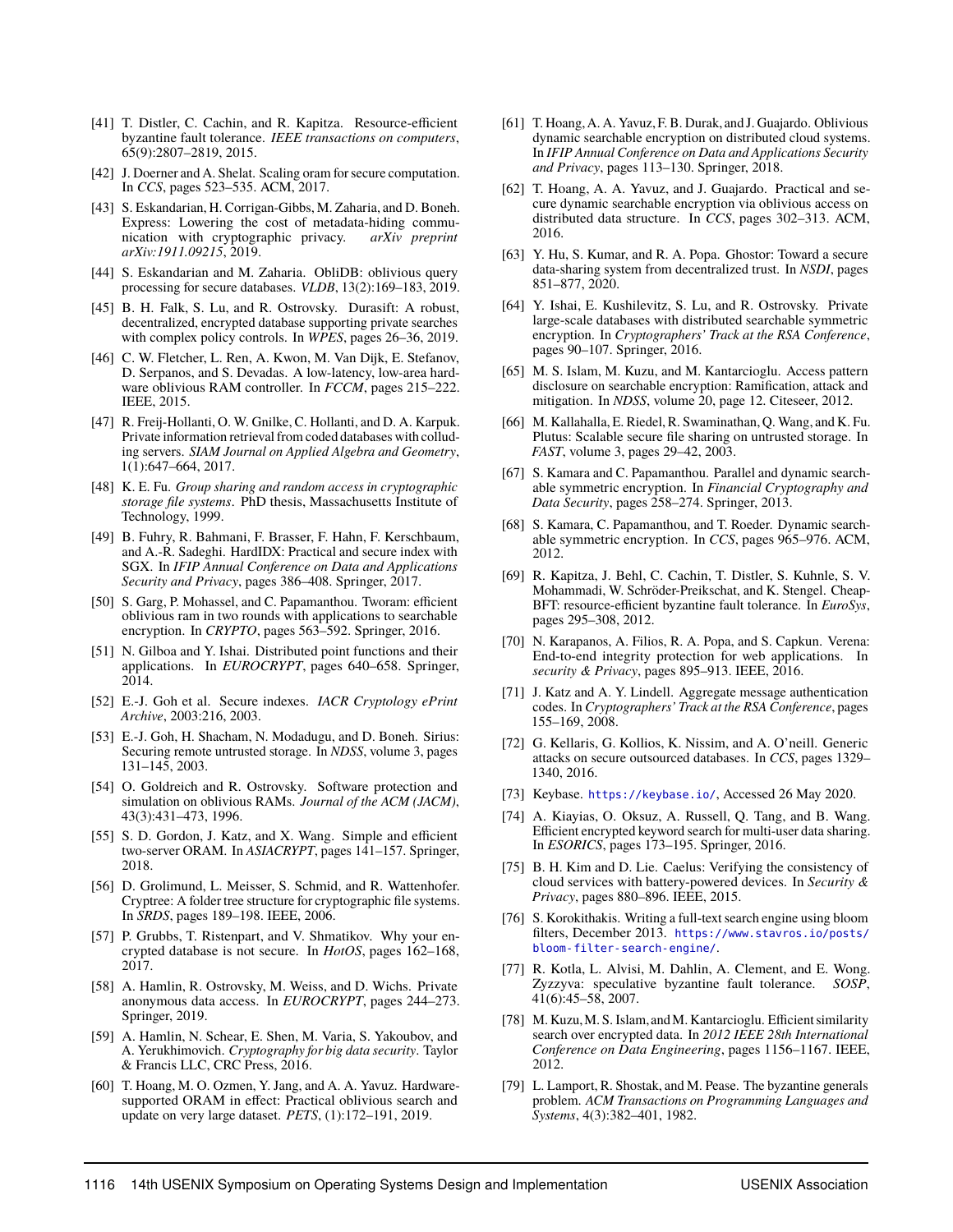- <span id="page-17-25"></span>[80] B. Lampson and D. B. Lomet. A new presumed commit optimization for two phase commit. In *VLDB*, volume 93, pages 630–640, 1993.
- <span id="page-17-21"></span>[81] A. Langley, E. Kasper, and B. Laurie. Certificate transparency. *Internet Engineering Task Force*, 2013. [https://tools.ietf.](https://tools.ietf.org/html/rfc6962) [org/html/rfc6962](https://tools.ietf.org/html/rfc6962).
- <span id="page-17-22"></span>[82] J. Li, M. N. Krohn, D. Mazieres, and D. E. Shasha. Secure untrusted data repository (SUNDR). In *OSDI*, volume 4, pages 9–9, 2004.
- <span id="page-17-34"></span>[83] C. Liu, A. Harris, M. Maas, M. Hicks, M. Tiwari, and E. Shi. GhostRider: A hardware-software system for memory trace oblivious computation. *ASPLOS*, 50(4):87–101, 2015.
- <span id="page-17-11"></span>[84] C. Liu, L. Zhu, M. Wang, and Y.-A. Tan. Search pattern leakage in searchable encryption: Attacks and new construction. *Information Sciences*, 265:176–188, 2014.
- <span id="page-17-36"></span>[85] S. Liu, P. Viotti, C. Cachin, V. Quéma, and M. Vukolić. {XFT}: Practical fault tolerance beyond crashes. In *OSDI*, pages 485– 500, 2016.
- <span id="page-17-20"></span>[86] M. Lokhava, G. Losa, D. Mazières, G. Hoare, N. Barry, E. Gafni, J. Jove, R. Malinowsky, and J. McCaleb. Fast and secure global payments with stellar. In *SOSP*, pages 80–96, 2019.
- <span id="page-17-35"></span>[87] J. R. Lorch, B. Parno, J. Mickens, M. Raykova, and J. Schiffman. Shroud: Ensuring private access to large-scale data in the data center. In *FAST*, pages 199–213, 2013.
- <span id="page-17-0"></span>[88] T. Lovell. Swedish healthcare advice line stored 2.7 million patient phone calls on unprotected web server, February 20 2019. [https://www.healthcareitnews.com/news/](https://www.healthcareitnews.com/news/swedish-healthcare-advice-line-stored-27-million-patient-phone-calls-unprotected-web-server) [swedish-healthcare-advice-line-stored-27-million](https://www.healthcareitnews.com/news/swedish-healthcare-advice-line-stored-27-million-patient-phone-calls-unprotected-web-server)[patient-phone-calls-unprotected-web-server](https://www.healthcareitnews.com/news/swedish-healthcare-advice-line-stored-27-million-patient-phone-calls-unprotected-web-server).
- <span id="page-17-30"></span>[89] S. Lu and R. Ostrovsky. Distributed oblivious RAM for secure two-party computation. In *TCC*, pages 377–396. Springer, 2013.
- <span id="page-17-19"></span>[90] E. MacBrough. Cobalt: BFT governance in open networks. *arXiv preprint arXiv:1802.07240*, 2018.
- <span id="page-17-23"></span>[91] M. Maffei, G. Malavolta, M. Reinert, and D. Schröder. Privacy and access control for outsourced personal records. In *Security & Privacy*, pages 341–358. IEEE, 2015.
- <span id="page-17-24"></span>[92] M. Maffei, G. Malavolta, M. Reinert, and D. Schröder. Maliciously secure multi-client oram. In *ACNS*, pages 645–664. Springer, 2017.
- <span id="page-17-26"></span>[93] T. Mayberry,E.-O. Blass, and G. Noubir. Multi-User Oblivious RAM Secure Against Malicious Servers. *IACR Cryptology ePrint Archive*, 2015:121, 2015.
- <span id="page-17-6"></span>[94] P. Mishra, R. Poddar, J. Chen, A. Chiesa, and R. A. Popa. Oblix: An efficient oblivious search index. In *Security & Privacy*, pages 279–296. IEEE, 2018.
- <span id="page-17-1"></span>[95] E. Nakashima. Russian government hackers penetrated DNC, stole opposition research on Trump, June 14 2016. [https:](https://www.washingtonpost.com/world/national-security/russian-government-hackers-penetrated-dnc-stole-opposition-research-on-trump/2016/06/14/cf006cb4-316e-11e6-8ff7-7b6c1998b7a0_story.html) [//www.washingtonpost.com/world/national-security/](https://www.washingtonpost.com/world/national-security/russian-government-hackers-penetrated-dnc-stole-opposition-research-on-trump/2016/06/14/cf006cb4-316e-11e6-8ff7-7b6c1998b7a0_story.html) [russian-government-hackers-penetrated-dnc-stole](https://www.washingtonpost.com/world/national-security/russian-government-hackers-penetrated-dnc-stole-opposition-research-on-trump/2016/06/14/cf006cb4-316e-11e6-8ff7-7b6c1998b7a0_story.html)[opposition-research-on-trump/2016/06/14/cf006cb4-](https://www.washingtonpost.com/world/national-security/russian-government-hackers-penetrated-dnc-stole-opposition-research-on-trump/2016/06/14/cf006cb4-316e-11e6-8ff7-7b6c1998b7a0_story.html) [316e-11e6-8ff7-7b6c1998b7a0\\_story.html](https://www.washingtonpost.com/world/national-security/russian-government-hackers-penetrated-dnc-stole-opposition-research-on-trump/2016/06/14/cf006cb4-316e-11e6-8ff7-7b6c1998b7a0_story.html).
- <span id="page-17-16"></span>[96] M. Naveed. The Fallacy of Composition of Oblivious RAM and Searchable Encryption. *IACR Cryptology ePrint Archive*, 2015:668, 2015.
- <span id="page-17-7"></span>[97] M. Naveed, M. Prabhakaran, and C. A. Gunter. Dynamic searchable encryption via blind storage. In *Security & Privacy*, pages 639–654. IEEE, 2014.
- <span id="page-17-2"></span>[98] C. Osborne. Fortune 500 company leaked 264gb of client, payment data, June 7 2019. [https:](https://www.zdnet.com/article/veteran-fortune-500-company-leaked-264gb-in-client-payment-data/) [//www.zdnet.com/article/veteran-fortune-500](https://www.zdnet.com/article/veteran-fortune-500-company-leaked-264gb-in-client-payment-data/) [company-leaked-264gb-in-client-payment-data/](https://www.zdnet.com/article/veteran-fortune-500-company-leaked-264gb-in-client-payment-data/).
- <span id="page-17-14"></span>[99] R. Ostrovsky. Efficient computation on oblivious RAMs. In *STOC*, pages 514–523. ACM, 1990.
- <span id="page-17-29"></span>[100] V. Pappas, M. Raykova, B. Vo, S. M. Bellovin, and T. Malkin. Private search in the real world. In *ACSAC*, pages 83–92, 2011.
- <span id="page-17-27"></span>[101] <https://github.com/aricrocuta/oram2pc>, Accessed 14 April 2020.
- <span id="page-17-12"></span>[102] R. Poddar, S. Wang, J. Lu, and R. A. Popa. Practical volumebased attacks on encrypted databases. 2020.
- <span id="page-17-28"></span>[103] G. S. Poh, J.-J. Chin, W.-C. Yau, K.-K. R. Choo, and M. S. Mohamad. Searchable symmetric encryption: designs and challenges. *ACM Computing Surveys (CSUR)*, 50(3):1–37, 2017.
- <span id="page-17-32"></span>[104] R. A. Popa and N. Zeldovich. Multi-key searchable encryption. *IACR Cryptology ePrint Archive*, 2013:508, 2013.
- <span id="page-17-37"></span>[105] D. Porto, J. Leitão, C. Li, A. Clement, A. Kate, F. Junqueira, and R. Rodrigues. Visigoth fault tolerance. In *EuroSys*, pages 1–14, 2015.
- <span id="page-17-13"></span>[106] D. Pouliot and C. V. Wright. The shadow nemesis: Inference attacks on efficiently deployable, efficiently searchable encryption. In *CCS*, pages 1341–1352, 2016.
- <span id="page-17-4"></span>[107] Preveil. <https://www.preveil.com/>, Accessed 26 May 2020.
- <span id="page-17-17"></span>[108] M. Raykova, B. Vo, S. M. Bellovin, and T. Malkin. Secure anonymous database search. In *Workshop on Cloud computing security*, pages 115–126, 2009.
- <span id="page-17-3"></span>[109] C. Reichert. Payroll data for 29,000 facebook employees stolen, December 13 2019. [https:](https://www.cnet.com/news/payroll-data-of-29000-facebook-employees-reportedly-stolen/) [//www.cnet.com/news/payroll-data-of-29000](https://www.cnet.com/news/payroll-data-of-29000-facebook-employees-reportedly-stolen/) [facebook-employees-reportedly-stolen/](https://www.cnet.com/news/payroll-data-of-29000-facebook-employees-reportedly-stolen/).
- <span id="page-17-18"></span>[110] E. Riedel, M. Kallahalla, and R. Swaminathan. A framework for evaluating storage system security. In *FAST*, volume 2, pages 15–30, 2002.
- <span id="page-17-8"></span>[111] P. Rizomiliotis and S. Gritzalis. ORAM based forward privacy preserving dynamic searchable symmetric encryption schemes. In *Proceedings of the 2015 ACM Workshop on Cloud Computing Security Workshop*, pages 65–76. ACM, 2015.
- <span id="page-17-39"></span>[112] C. Sahin, V. Zakhary, A. El Abbadi, H. Lin, and S. Tessaro. Taostore: Overcoming asynchronicity in oblivious data storage. In *Security & Privacy*, pages 198–217. IEEE, 2016.
- <span id="page-17-33"></span>[113] S. Sasy, S. Gorbunov, and C. W. Fletcher. ZeroTrace: Oblivious Memory Primitives from Intel SGX. *IACR ePrint*, 2017:549, 2017.
- <span id="page-17-9"></span>[114] D. X. Song, D. Wagner, and A. Perrig. Practical techniques for searches on encrypted data. In *Security & Privacy*, pages 44–55. IEEE, 2000.
- <span id="page-17-5"></span>[115] Spideroak. <https://spideroak.com/>, Accessed 26 May 2020.
- <span id="page-17-10"></span>[116] E. Stefanov, C. Papamanthou, and E. Shi. Practical dynamic searchable encryption with small leakage. In*NDSS*, volume 71, pages 72–75, 2014.
- <span id="page-17-31"></span>[117] E. Stefanov and E. Shi. Multi-cloud oblivious storage. In *CCS*, pages 247–258. ACM, 2013.
- <span id="page-17-38"></span>[118] E. Stefanov and E. Shi. Oblivistore: High performance oblivious cloud storage. In *Security & Privacy*, pages 253–267. IEEE, 2013.
- <span id="page-17-15"></span>[119] E. Stefanov, M. Van Dijk, E. Shi, C. Fletcher, L. Ren, X. Yu, and S. Devadas. Path ORAM: an extremely simple oblivious RAM protocol. In *CCS*, pages 299–310. ACM, 2013.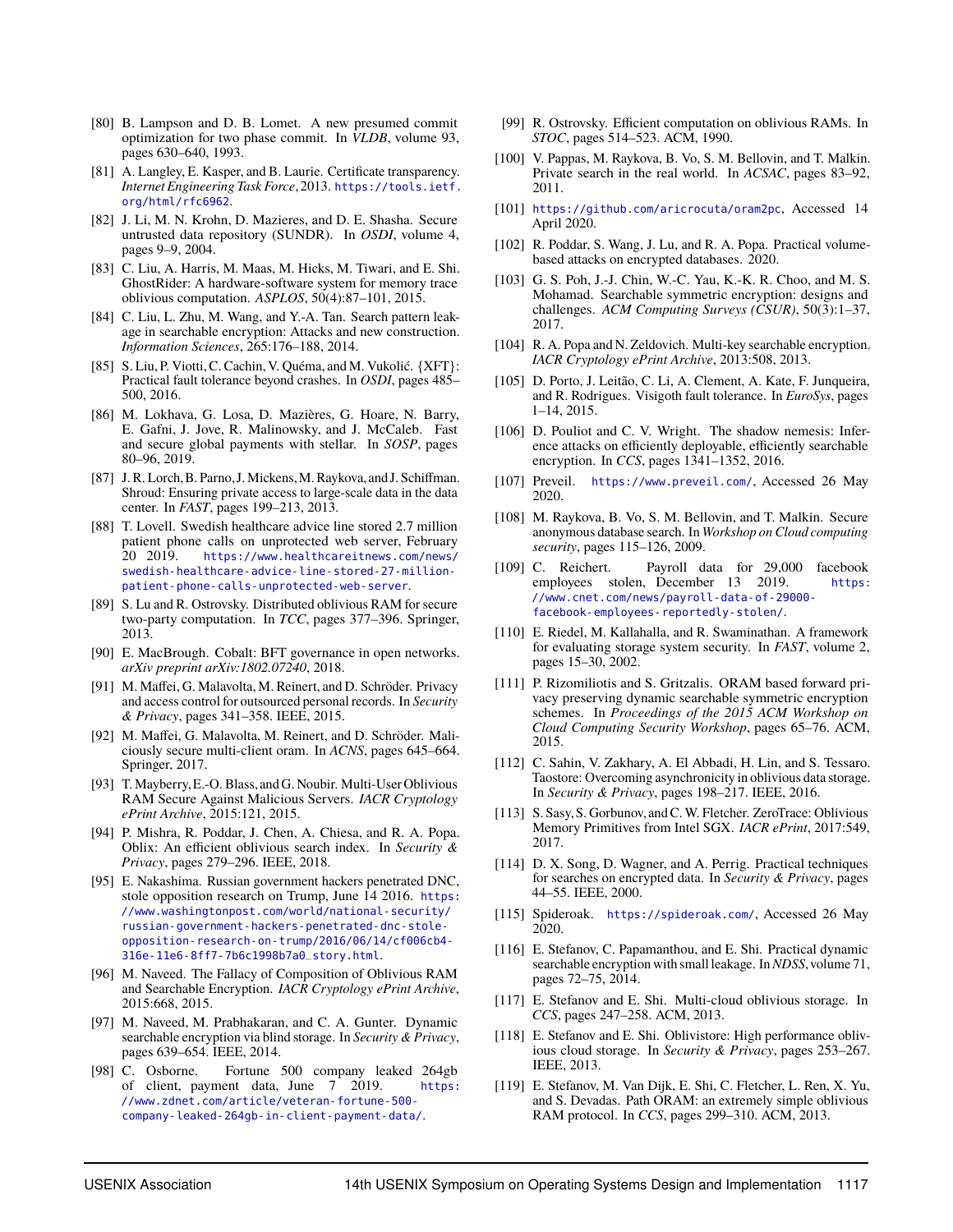- <span id="page-18-10"></span>[120] H. Sun and S. A. Jafar. The capacity of robust private information retrieval with colluding databases. *IEEE Transactions on Information Theory*, 64(4):2361–2370, 2017.
- <span id="page-18-0"></span>[121] Sync. <https://www.sync.com/>, Accessed 26 May 2020.
- <span id="page-18-6"></span>[122] Q. Tang. Nothing is for free: security in searching shared and encrypted data. *Transactions on Information Forensics and Security*, 9(11):1943–1952, 2014.
- <span id="page-18-4"></span>[123] Tiny AES in C. <https://github.com/kokke/tiny-AES-c>, Accessed 24 May 2020.
- <span id="page-18-1"></span>[124] Tresorit. <https://tresorit.com/>, Accessed 26 May 2020.
- <span id="page-18-7"></span>[125] F. Wang, C. Yun, S. Goldwasser, V. Vaikuntanathan, and M. Zaharia. Splinter: Practical private queries on public data. In *NSDI*, pages 299–313, 2017.
- <span id="page-18-9"></span>[126] T. Wood, R. Singh, A. Venkataramani, P. Shenoy, and E. Cecchet. ZZ and the art of practical BFT execution. In *Proceedings of the sixth conference on Computer systems*, pages 123–138, 2011.
- <span id="page-18-8"></span>[127] J. Yin, J.-P. Martin, A. Venkataramani, L. Alvisi, and M. Dahlin. Separating agreement from execution for byzantine fault tolerant services. In *SOSP*, pages 253–267, 2003.
- <span id="page-18-3"></span>[128] E. Yuan. Zoom acquires keybase and announces goal of developing the most broadly used enterprise end-to-end encryption offering, May 7 2020. [https://blog.zoom.us/](https://blog.zoom.us/wordpress/2020/05/07/zoom-acquires-keybase-and-announces-goal-of-developing-the-most-broadly-used-enterprise-end-to-end-encryption-offering/) [wordpress/2020/05/07/zoom-acquires-keybase-and](https://blog.zoom.us/wordpress/2020/05/07/zoom-acquires-keybase-and-announces-goal-of-developing-the-most-broadly-used-enterprise-end-to-end-encryption-offering/)[announces-goal-of-developing-the-most-broadly](https://blog.zoom.us/wordpress/2020/05/07/zoom-acquires-keybase-and-announces-goal-of-developing-the-most-broadly-used-enterprise-end-to-end-encryption-offering/)[used-enterprise-end-to-end-encryption-offering/](https://blog.zoom.us/wordpress/2020/05/07/zoom-acquires-keybase-and-announces-goal-of-developing-the-most-broadly-used-enterprise-end-to-end-encryption-offering/).
- <span id="page-18-2"></span>[129] Y. Zhang, J. Katz, and C. Papamanthou. All your queries are belong to us: The power of file-injection attacks on searchable encryption. In *USENIX Security*, pages 707–720, 2016.
- <span id="page-18-11"></span>[130] W. Zheng, A. Dave, J. G. Beekman, R. A. Popa, J. E. Gonzalez, and I. Stoica. Opaque: An oblivious and encrypted distributed analytics platform. In *NSDI*, pages 283–298, 2017.

## <span id="page-18-5"></span>**A Artifact Appendix**

## **A.1 Abstract**

Our DORY prototype is an encrypted search system that splits trust between multiple servers in order to efficiently hide search access patterns from a malicious attacker that controls all but one of the servers. We support parallelism across multiple servers in order to reduce search latency and increase throughput. DORY is written in a combination of C (for the distributed point function and other low-level cryptographic primitives) and Go (for the networking and consensus) for approximately 5,000 lines of code. Our experiment scripts use AWS EC2 instances. Our artifact is available here:

#### <https://github.com/ucbrise/dory>

## **A.2 Artifact check-list**

- **Data set:** Enron email dataset used to choose system parameters and set sample documents.
- **Metrics:** Latency, throughput
- **Experiments:** Search latency breakdown, search latency with parallelism, search throughput with parallelism
- **Required disk space:** 18MB
- **Expected experiment run time:** Approximately 4 hours
- **Public link:** <https://github.com/ucbrise/dory>
- **Code licenses:** Apache v2

## **A.3 Description**

#### **A.3.1 How to access**

Our Amazon AWS AMI is public (the AMI IDs for different regions are set in our scripts). See Appendix [A.4](#page-18-12) for instructions on running scripts for configuring security groups and the key pair as well as starting a cluster.

#### **A.3.2 Software dependencies**

We use the hashicorp msgpack library ([https://github.com/](https://github.com/hashicorp/go-msgpack) [hashicorp/go-msgpack](https://github.com/hashicorp/go-msgpack)) for parsing messages and libstemmer (<http://snowball.tartarus.org/download.html>) for stemming keywords. We build on the DPF implementation in Express [\[43\]](#page-16-26) ([https://github.com/SabaEskandarian/](https://github.com/SabaEskandarian/Express) [Express](https://github.com/SabaEskandarian/Express)). We also use the OpenSSL library for low-level cryptographic primitives.

#### **A.3.3 Data sets**

The Bloom filter size in our experiments is based on statistics from the Enron email dataset  $[30]$  (see Table  $7a$ ). The sample documents to interactively search over in sample\_docs/ are also from the Enron email dataset.

## <span id="page-18-12"></span>**A.4 Installation**

The instructions for setting up the Amazon AWS security groups and key pair are available here: [https://github.com/ucbrise/dory#setting-up-aws-](https://github.com/ucbrise/dory#setting-up-aws-security-groups-and-keypairs)

[security-groups-and-keypairs](https://github.com/ucbrise/dory#setting-up-aws-security-groups-and-keypairs). The instructions for starting a cluster of EC2 instances using our public AMIs are available here: <https://github.com/ucbrise/dory#setup>. We use r5n.4xlarge instances in different regions that are geographically close (east-1 and east-2). We also provide instructions for building from source here: [https:](https://github.com/ucbrise/dory#building-from-source) [//github.com/ucbrise/dory#building-from-source](https://github.com/ucbrise/dory#building-from-source).

## **A.5 Experiment workflow**

To start running experiments, the reviewer should first create a cluster (Appendix  $A.4$ ). Each figure (or group of figures) reproduced has a corresponding script to run the experiment. Each figure reproduced has another script to plot the data collected. Details are available here: [https://github.com/ucbrise/](https://github.com/ucbrise/dory#running-experiments) [dory#running-experiments](https://github.com/ucbrise/dory#running-experiments). After running experiments, the reviewer should teardown the cluster following instructions here: <https://github.com/ucbrise/dory#setup>.

Because the ORAM baseline experiments in our paper take approximately a week to run, we only reproduce two data points (1,024 and 2,048 documents), making the experiment take a little over an hour.

## **A.6 Evaluation and expected result**

The above instructions reproduce Table [7b,](#page-11-1) Figure [8,](#page-12-2) Section [7.2,](#page-12-2) Figure [10,](#page-13-3) and Figure [11.](#page-13-4) There may be some variation from the figures in the paper based on how long the experiments are allowed to run.

Our scripts plot the figures using the ORAM baseline data we collected ourselves, as the experiments we provide for reviewers only reproduce two data points. Reviewers can